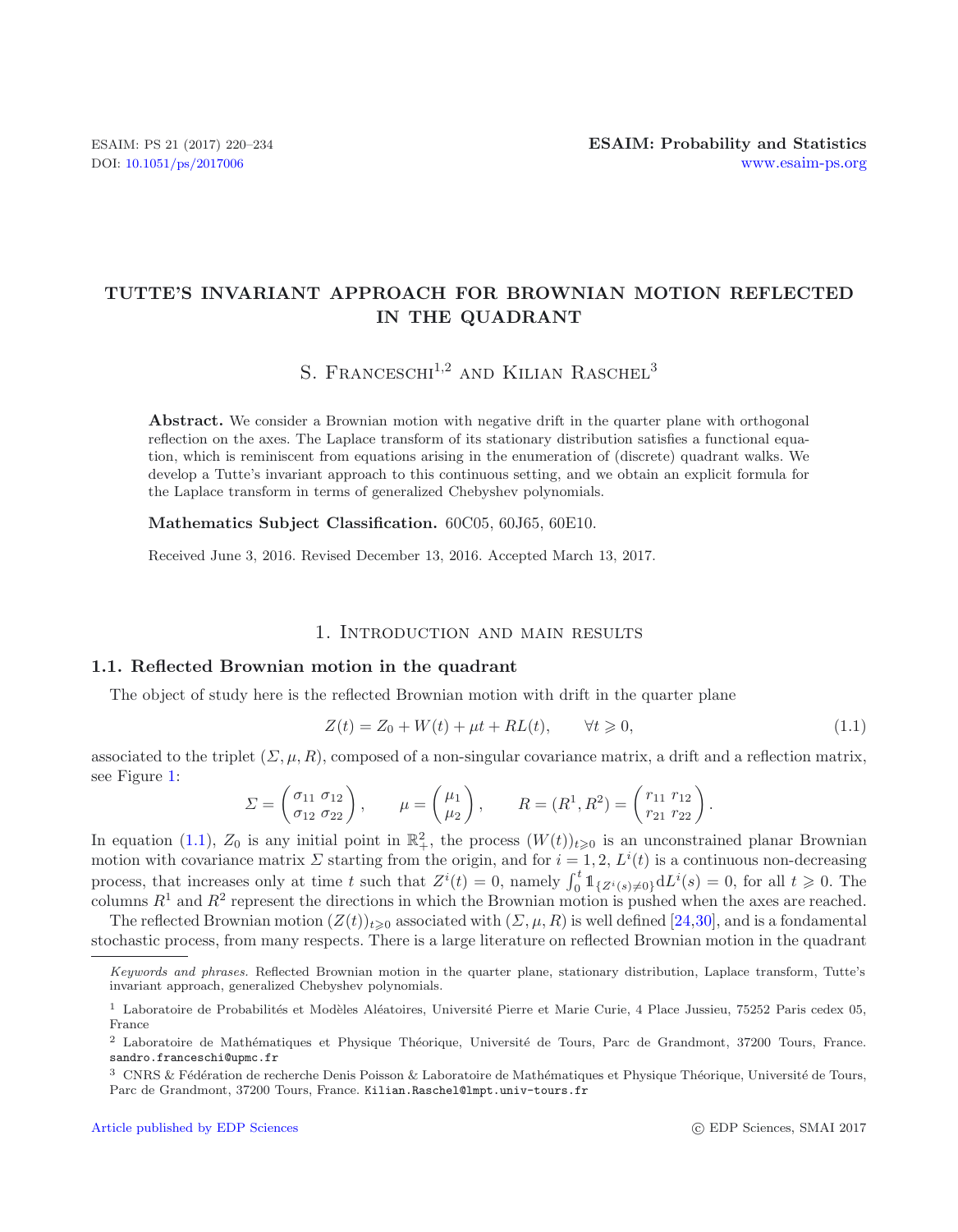<span id="page-1-0"></span>

<span id="page-1-1"></span>FIGURE 1. Drift  $\mu$  and reflection vectors  $R^1$  and  $R^2$  in non-orthogonal and orthogonal cases.

(and also in orthants, generalization to higher dimension of the quadrant). First, it serves as an approximation of large queuing networks  $[1, 17]$  $[1, 17]$  $[1, 17]$ ; this was the initial motivation for its study. In the same vein, it is the continuous counterpart of (random) walks in the quarter plane, which are an important combinatorial and probabilistic object, see [\[2](#page-13-1), [3](#page-13-2)]. In other directions, it is studied for its Lyapunov functions [\[15\]](#page-14-3), cone points of Brownian motion [\[26\]](#page-14-4), intertwining relations and crossing probabilities [\[14\]](#page-14-5), and of particular interest for us, for its recurrence or transience [\[25\]](#page-14-6). Its stationary distribution exists and is unique if and only if the following (geometric) conditions are satisfied:

$$
r_{11} > 0, r_{22} > 0, r_{11}r_{22} - r_{12}r_{21} > 0, r_{22}\mu_1 - r_{12}\mu_2 < 0, r_{11}\mu_2 - r_{21}\mu_1 < 0.
$$
 (1.2)

(For orthogonal reflections,  $(1.2)$ ) is equivalent for the drift  $\mu$  to have two negative coordinates.) Moreover, the asymptotics of the stationary distribution (when it exists) is now well known, see [\[10,](#page-14-7) [19,](#page-14-8) [21\]](#page-14-9).

There exist, however, very few results giving an exact expression for the stationary distribution, and the main contribution of this paper is precisely to propose a method (based on boundary value problems) for deriving an explicit formula for the (Laplace transform of the) stationary distribution. Our study constitutes one of the first attempts to apply these techniques to reflected Brownian motion, after [\[18\]](#page-14-10) (under the strong symmetry condition  $\mu_1 = \mu_2$ ,  $\sigma_{11} = \sigma_{22}$  and symmetric reflection vectors  $R^1, R^2$  in [\(1.1\)](#page-0-0)), [\[17](#page-14-2)] (with the identity covariance matrix  $\Sigma$ ) and [\[1\]](#page-13-0) (with a diffusion having a quite special behavior on the boundary). We also refer to [\[4](#page-13-3)] for the analysis of reflected Brownian motion in bounded domains by complex analysis techniques.

## **1.2. Laplace transform of the stationary distribution**

Under assumption [\(1.2\)](#page-1-1), that we shall do throughout the manuscript, the stationary distribution is absolutely continuous w.r.t. the Lebesgue measure, see [\[5](#page-13-4),[24](#page-14-0)]. We denote its density by  $\pi(x) = \pi(x_1, x_2)$ . Let the moment generating function (or Laplace transform) of  $\pi$  be defined by

$$
\varphi(\theta) = \mathbb{E}_{\pi}[\mathrm{e}^{\langle \theta | Z \rangle}] = \iint_{\mathbb{R}^2_+} \mathrm{e}^{\langle \theta | x \rangle} \pi(x) \mathrm{d}x.
$$

The above integral converges at least for  $\theta = (\theta_1, \theta_2) \in \mathbb{C}^2$  such that  $\Re \theta_1 \leq 0$  and  $\Re \theta_2 \leq 0$ . We further define two finite boundary measures  $\nu_1$  and  $\nu_2$  with support on the axes, by mean of the formula

$$
\nu_i(B) = \mathbb{E}_{\pi} \bigg[ \int_0^1 \mathbb{1}_{\{Z(t) \in B\}} \mathrm{d}L^i(t) \bigg].
$$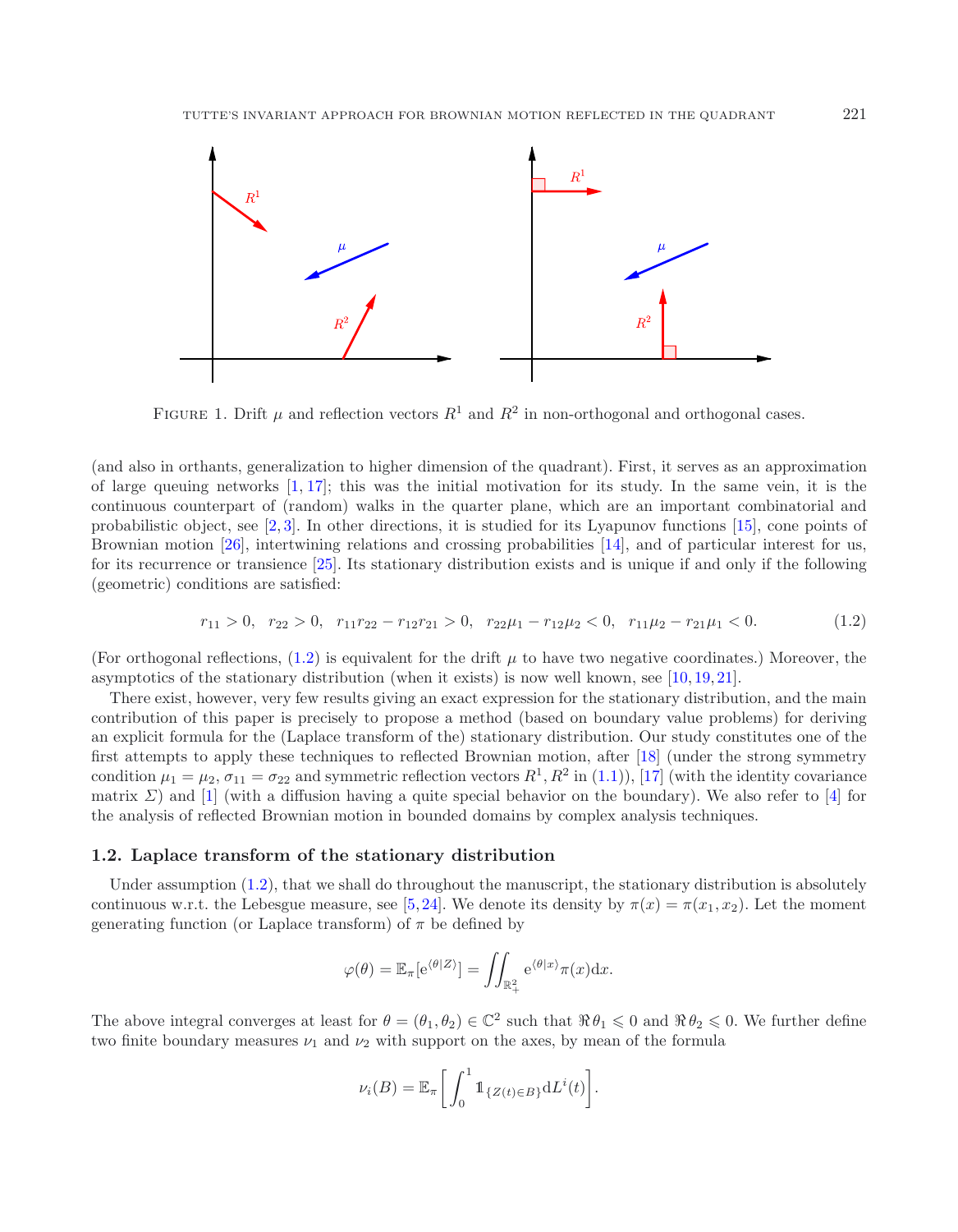The measure  $\nu_i$  is continuous w.r.t. the Lebesgue measure [\[24](#page-14-0)], and may be viewed as the boundary invariant measure. We define the moment generating function of  $\nu_1$  and  $\nu_2$  by

$$
\varphi_2(\theta_1) = \int_{\mathbb{R}_+} e^{\theta_1 x_1} \nu_2(x_1) dx_1, \qquad \varphi_1(\theta_2) = \int_{\mathbb{R}_+} e^{\theta_2 x_2} \nu_1(x_2) dx_2.
$$

<span id="page-2-1"></span>The functions  $\varphi_1$  and  $\varphi_2$  exist *a priori* for values of the argument with non-positive real parts. There is a functional equation between the Laplace transforms  $\varphi$ ,  $\varphi_1$  and  $\varphi_2$ , see [\(2.1\)](#page-3-0) in Section [2,](#page-3-1) which is reminiscent of the functional equation counting (discrete) quadrant walks [\[2](#page-13-1), [3](#page-13-2)].

## <span id="page-2-2"></span>**1.3. Main result**

We derive an explicit expression for  $\varphi_1$ , and therefore also for  $\varphi_2$  and  $\varphi$  by the functional equation [\(2.1\)](#page-3-0), in the particular case where  $R$  is the identity matrix, which means that the reflections are orthogonal (Fig. [1,](#page-1-0) right). Define the generalized Chebyshev polynomial by (for  $a \ge 0$ )

$$
T_a(x) = \cos(a \arccos(x)) = \frac{1}{2} \left\{ \left( x + \sqrt{x^2 - 1} \right)^a + \left( x - \sqrt{x^2 - 1} \right)^a \right\}.
$$

It admits an analytic continuation on  $\mathbb{C} \setminus (-\infty, -1)$ , and even on  $\mathbb{C}$  if a is a non-negative integer. We also need to introduce

$$
\theta_2^{\pm} = \frac{(\mu_1 \sigma_{12} - \mu_2 \sigma_{11}) \pm \sqrt{(\mu_1 \sigma_{12} - \mu_2 \sigma_{11})^2 + \mu_1^2 \det \Sigma}}{\det \Sigma}
$$
(1.3)

(notice that the sign of  $\theta_2^{\pm}$  is  $\pm$ , see Fig. [2\)](#page-5-0), as well as the angle (related to the correlation coefficient of the Brownian motion  $(W(t))_{\infty}$ ) Brownian motion  $(W(t))_{t\geqslant 0}$ 

$$
\beta = \arccos\left(-\frac{\sigma_{12}}{\sqrt{\sigma_{11}\sigma_{22}}}\right). \tag{1.4}
$$

<span id="page-2-0"></span>**Theorem 1.1.** Let R be the identity matrix in [\(1.1\)](#page-0-0). The Laplace transform  $\varphi_1$  is equal to

$$
\varphi_1(\theta_2) = \frac{-\mu_1 w'(0)}{w(\theta_2) - w(0)} \theta_2,
$$

where the function w can be expressed in terms of the generalized Chebyshev polynomial  $T_{\frac{\pi}{\beta}}$  as follows:

$$
w(\theta_2) = T_{\frac{\pi}{\beta}} \left( -\frac{2\theta_2 - (\theta_2^+ + \theta_2^-)}{\theta_2^+ - \theta_2^-} \right).
$$

*Accordingly,*  $\varphi_1$  *can be continued meromorphically on the cut plane*  $\mathbb{C} \setminus (\theta_2^+, \infty)$ *.* 

There exists, of course, an analogous expression for  $\varphi_2(\theta_1)$ , and the functional equation [\(2.1\)](#page-3-0) finally gives a simple explicit formula for the bivariate Laplace transform  $\varphi$ .

Let us now give some comments around Theorem [1.1.](#page-2-0)

- It connects two *a priori* unrelated objects: the stationary distribution of reflected Brownian motion in the quadrant and a particular special function, *viz*, a generalized Chebyshev polynomial (which is a hypergeometric function). The expression that we obtain is quite tractable: as an example we will recover the well-known case of one-dimensional reflected Brownian motion (Sect. [3.5\)](#page-7-0).
- To prove Theorem [1.1,](#page-2-0) we apply a constructive (and combinatorial in nature) variation of the boundary value method of [\[16\]](#page-14-11), recently introduced in [\[2\]](#page-13-1) as Tutte's invariant approach [\[29\]](#page-14-12), see our Section [3.](#page-5-1) This paper is one of the first attempts to apply boundary value techniques to (continuous) diffusions in the quadrant, after [\[17\]](#page-14-2) (which concerns very particular cases of the covariance matrix, essentially the identity matrix) and [\[1\]](#page-13-0) (on diffusions with completely different behavior on the boundary).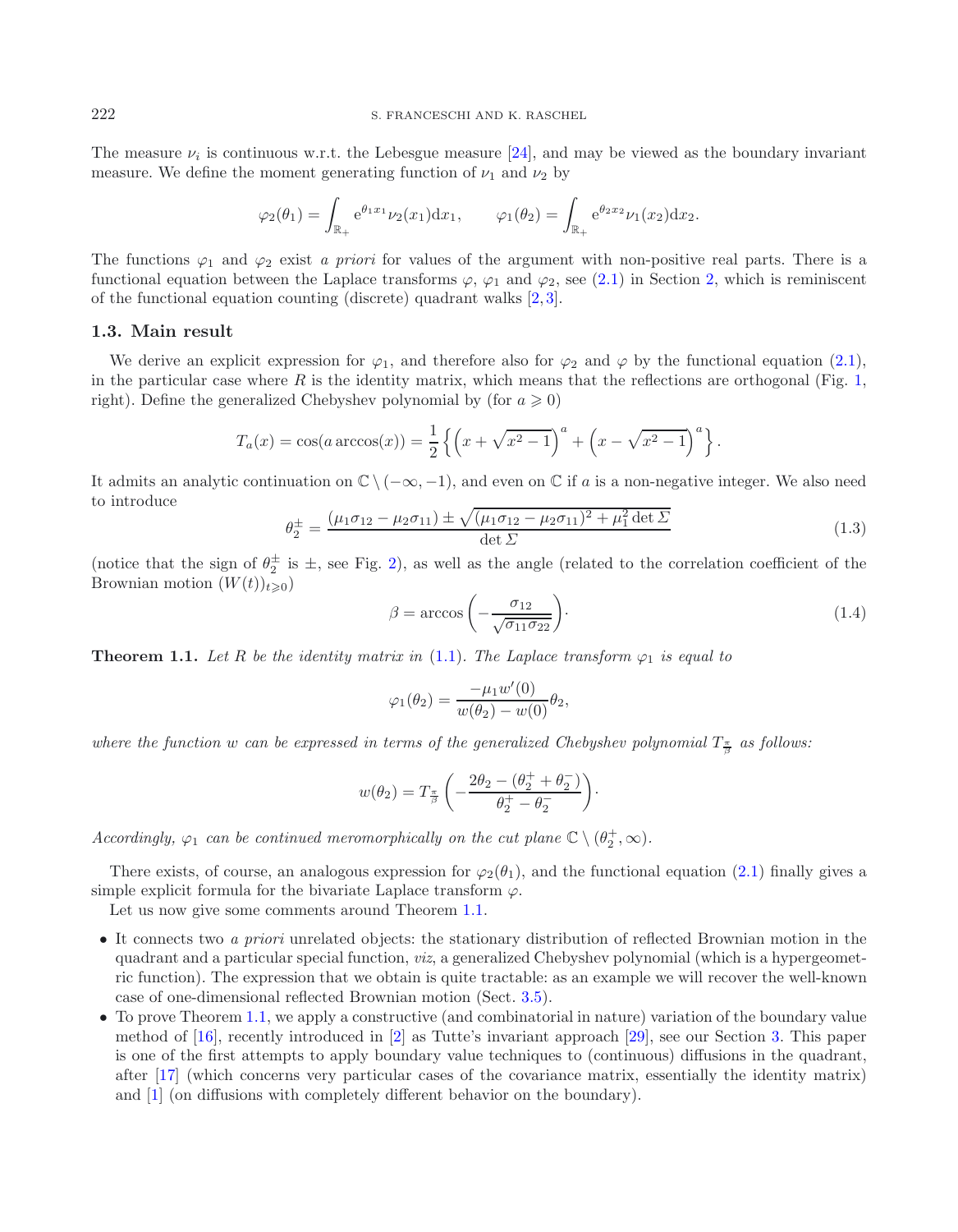- The recent paper [\[19\]](#page-14-8) obtains the exact asymptotic behavior of the stationary distribution along any direction in the quadrant. The constant in that asymptotics involves both functions  $\varphi_1$  and  $\varphi_2$  (see [\[19](#page-14-8)]), and can thus be made explicit with our Theorem [1.1.](#page-2-0)
- Theorem [1.1](#page-2-0) is well suited for asymptotic analysis: we shall derive the asymptotics of the stationary distribution along the axes, by using classical arguments from singularity analysis of Laplace transforms (see the reference book [\[13\]](#page-14-13)). See our Section [4.](#page-9-0)
- Theorem [1.1](#page-2-0) implies that the Laplace transform is algebraic if and only if a certain group (to be properly introduced later on) is finite, see Section [5.3.](#page-12-0) This result has an analogue in the discrete setting, see [\[3](#page-13-2)]. In the same vein, the authors of [\[12](#page-14-14)] give necessary and sufficient conditions for the stationary density of two-dimensional reflected Brownian motion with negative drift in a wedge to have the form of a sum of exponentials. The intersection with our results is the polynomial case  $\frac{\pi}{\beta} \in \mathbb{Z}$ .
- More that the Brownian motion in the quadrant, all results presented here (including Thm. [1.1\)](#page-2-0) concern the Brownian motion in two-dimensional cones (by a simple linear transformation of the cones). This is a major and interesting difference of the continuous case in comparison with the discrete case, which also illustrates that the analytic approach is very well suited to that context.

Though being self-contained (this is one of the reasons why we focus on the case of orthogonal reflections), this paper is part of a larger project, dealing with any reflection matrix  $R$  (as in Figure [1,](#page-1-0) left). Let us finally mention that an extended abstract of this paper and of [\[19\]](#page-14-8) may be found in [\[20\]](#page-14-15).

## 2. Analytic preliminaries and continuation of the Laplace transforms

<span id="page-3-1"></span>In this section we state the key functional equation (a kernel equation, see Sect. [2.1\)](#page-3-2), which is the starting point of our entire analysis. We study the kernel (a second degree polynomial in two variables) in Section [2.2.](#page-4-0) Finally, we continue the Laplace transforms to larger domains (Sect. [2.3\)](#page-4-1), which will be used in Section [3](#page-5-1) to state a boundary value problem (BVP).

## <span id="page-3-2"></span>**2.1. A kernel functional equation**

We have the following key functional equation between the Laplace transforms:

<span id="page-3-0"></span>
$$
-\gamma(\theta)\varphi(\theta) = \gamma_1(\theta)\varphi_1(\theta_2) + \gamma_2(\theta)\varphi_2(\theta_1), \qquad (2.1)
$$

where

$$
\begin{cases}\n\gamma(\theta) = \frac{1}{2} \langle \theta | \sigma \theta \rangle + \langle \theta | \mu \rangle = \frac{1}{2} (\sigma_{11} \theta_1^2 + \sigma_{22} \theta_2^2 + 2 \sigma_{12} \theta_1 \theta_2) + \mu_1 \theta_1 + \mu_2 \theta_2, \\
\gamma_1(\theta) = \langle R^1 | \theta \rangle = r_{11} \theta_1 + r_{21} \theta_2, \\
\gamma_2(\theta) = \langle R^2 | \theta \rangle = r_{12} \theta_1 + r_{22} \theta_2.\n\end{cases}
$$

By definition of the Laplace transforms, this equation holds at least for any  $\theta = (\theta_1, \theta_2)$  with  $\Re \theta_1 \leq 0$  and  $\Re \theta_2 \leqslant 0.$ 

To prove [\(2.1\)](#page-3-0) the main idea is to use an identity called basic adjoint relationship (first proved in [\[23](#page-14-16)] in some particular cases, then extended in  $[8]$ ), which characterizes the stationary distribution, see  $[6, 7, 9]$  $[6, 7, 9]$  $[6, 7, 9]$  $[6, 7, 9]$  $[6, 7, 9]$ . (It is the continuous analogue of the equation  $\pi Q = 0$ , with  $\pi$  the stationary distribution of a recurrent continuous-time Markov chain having infinitesimal generator matrix Q.) This basic adjoint relationship connects the stationary distribution  $\pi$  and the corresponding boundary measures  $\nu_1$  and  $\nu_2$ . We refer to [\[8](#page-13-5), [10](#page-14-7), [17](#page-14-2)] for the details.

As stated in ([\[6](#page-13-6)], Open problem 1), it is an open problem to prove that there is no finite *signed* measure which satisfies the basic adjoint relationship (by signed we mean a measure taking positive and negative values). Going back to our case, we shall see that the functional equation  $(2.1)$  admits a unique solution (the stationary distribution); in particular there is no solution of the functional equation with sign changes.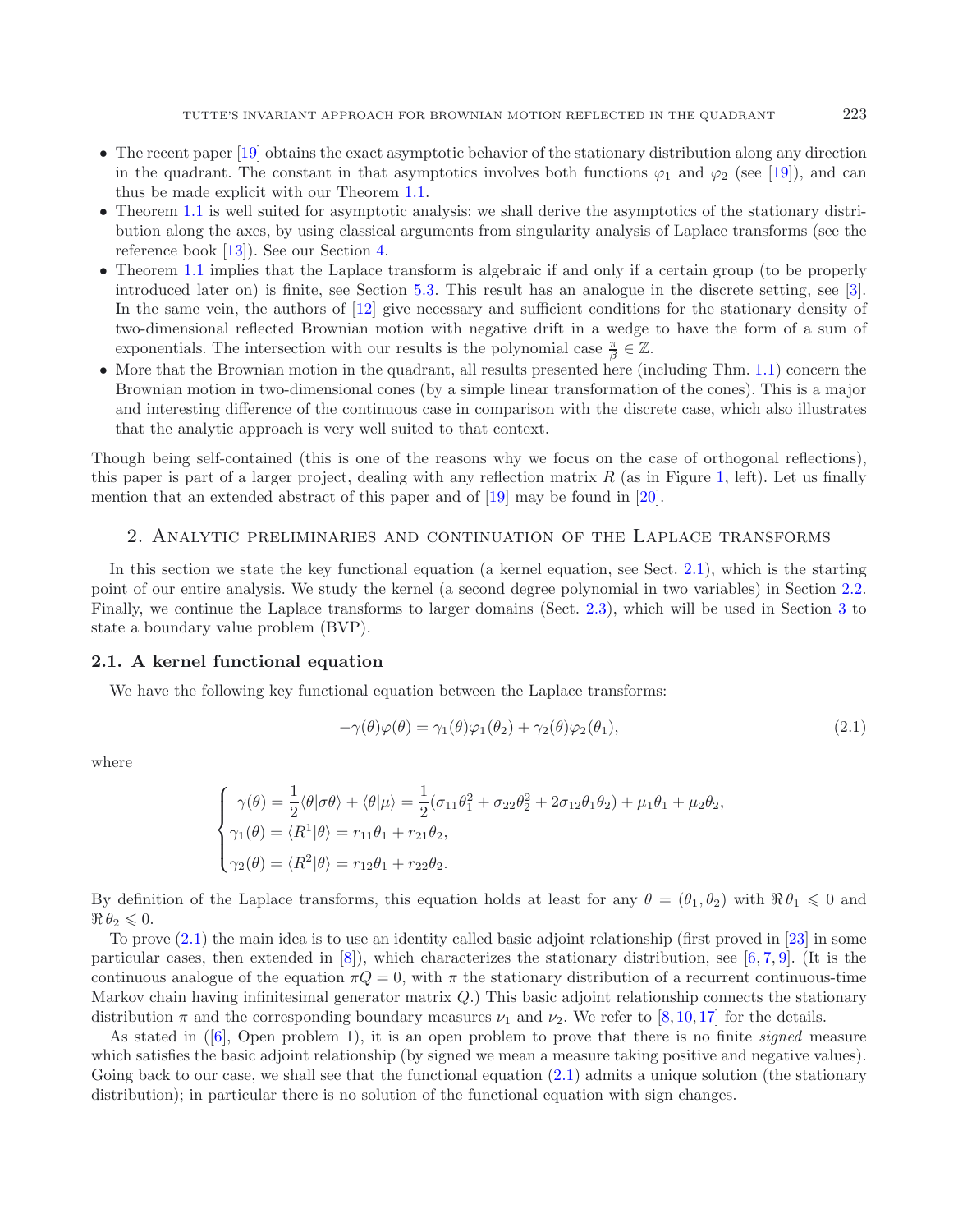## <span id="page-4-0"></span>**2.2. Kernel**

By definition, the kernel of equation  $(2.1)$  is the polynomial

$$
\gamma(\theta_1, \theta_2) = \frac{1}{2}(\sigma_{11}\theta_1^2 + 2\sigma_{12}\theta_1\theta_2 + \sigma_{22}\theta_2^2) + \mu_1\theta_1 + \mu_2\theta_2.
$$

It can be alternatively written as

$$
\gamma(\theta_1, \theta_2) = \tilde{a}(\theta_2)\theta_1^2 + \tilde{b}(\theta_2)\theta_1 + \tilde{c}(\theta_2) = a(\theta_1)\theta_2^2 + b(\theta_1)\theta_2 + c(\theta_1),
$$

where

$$
\begin{cases}\n\tilde{a}(\theta_2) = \frac{1}{2}\sigma_{11}, & \tilde{b}(\theta_2) = \sigma_{12}\theta_2 + \mu_1, & \tilde{c}(\theta_2) = \frac{1}{2}\sigma_{22}\theta_2^2 + \mu_2\theta_2, \\
a(\theta_1) = \frac{1}{2}\sigma_{22}, & b(\theta_1) = \sigma_{12}\theta_1 + \mu_2, & c(\theta_1) = \frac{1}{2}\sigma_{11}\theta_1^2 + \mu_1\theta_1.\n\end{cases}
$$
\n(2.2)

The equation  $\gamma(\theta_1, \theta_2) = 0$  defines a two-valued algebraic function  $\Theta_1(\theta_2)$  such that  $\gamma(\Theta_1(\theta_2), \theta_2) = 0$ , and similarly  $\Theta_2(\theta_1)$  such that  $\gamma(\theta_1, \Theta_2(\theta_1)) = 0$ . Their expressions are given by

$$
\Theta_1^{\pm}(\theta_2) = \frac{-\widetilde{b}(\theta_2) \pm \sqrt{\widetilde{d}(\theta_2)}}{2\widetilde{a}(\theta_2)}, \qquad \Theta_2^{\pm}(\theta_1) = \frac{-b(\theta_1) \pm \sqrt{d(\theta_1)}}{2a(\theta_1)},
$$

where  $\tilde{d}$  and d are the discriminants of the kernel:

$$
\begin{cases} \widetilde{d}(\theta_2) = \theta_2^2 (\sigma_{12}^2 - \sigma_{11}\sigma_{22}) + 2\theta_2 (\mu_1 \sigma_{12} - \mu_2 \sigma_{11}) + \mu_1^2, \\ d(\theta_1) = \theta_1^2 (\sigma_{12}^2 - \sigma_{11}\sigma_{22}) + 2\theta_1 (\mu_2 \sigma_{12} - \mu_1 \sigma_{22}) + \mu_2^2. \end{cases}
$$

The polynomials  $\tilde{d}$  and d have two zeros, real and of opposite signs, they are denoted by  $\theta_2^{\pm}$  and  $\theta_1^{\pm}$ , respectively:<br> $\theta_1^{\pm}$  is introduced in (1.3) and  $\theta_2^{\pm}$  is introduced in [\(1.3\)](#page-2-1) and

<span id="page-4-3"></span>
$$
\theta_1^{\pm} = \frac{(\mu_2 \sigma_{12} - \mu_1 \sigma_{22}) \pm \sqrt{(\mu_2 \sigma_{12} - \mu_1 \sigma_{22})^2 + \mu_2^2 \det \Sigma}}{\det \Sigma}.
$$

Equivalently,  $\theta_1^{\pm}$  and  $\theta_2^{\pm}$  are the branch points of the algebraic functions  $\Theta_2$  and  $\Theta_1$ .<br>Finally notice that d is positive on  $(\theta^- \theta^+)$  and positive on  $\mathbb{R} \setminus [\theta^- \theta^+]$ . According

Finally, notice that  $\bar{d}$  is positive on  $(\theta_1^-, \theta_1^+)$  and negative on  $\mathbb{R} \setminus [\theta_1^-, \theta_1^+]$ . Accordingly, the branches  $\Theta_2^{\pm}$  take real and complex conjugate values on these sets, respectively. A similar statement holds for  $\Theta_1^{\pm}$ .

## <span id="page-4-1"></span>**2.3. Continuation of the Laplace transforms**

In Section [3](#page-5-1) we shall state a boundary condition for the functions  $\varphi_1$  and  $\varphi_2$ , on curves which lie outside their natural domains of definition (the half-plane with negative real-part). We therefore need to continue these functions, which is done in the result hereafter.

<span id="page-4-2"></span>**Lemma 2.1.** *We can continue meromorphically*  $\varphi_1(\theta_2)$  *to the open and simply connected set* 

$$
\{\theta_2 \in \mathbb{C} : \Re \,\theta_2 \leq 0 \text{ or } \Re \,\Theta_1^-(\theta_2) < 0\},\tag{2.3}
$$

*by setting*

$$
\varphi_1(\theta_2) = \frac{\gamma_2}{\gamma_1} (\Theta_1^-(\theta_2), \theta_2) \varphi_2(\Theta_1^-(\theta_2)).
$$

Lemma [2.1](#page-4-2) is immediate (one can find a refined version of it in [\[19\]](#page-14-8)). A similar statement holds for the Laplace transform  $\varphi_1$ . Anticipating slightly, we notice that the domain in [\(2.3\)](#page-4-3) contains the domain  $\mathcal{G}_{\mathcal{R}}$  in Figure [2.](#page-5-0)

<span id="page-4-4"></span>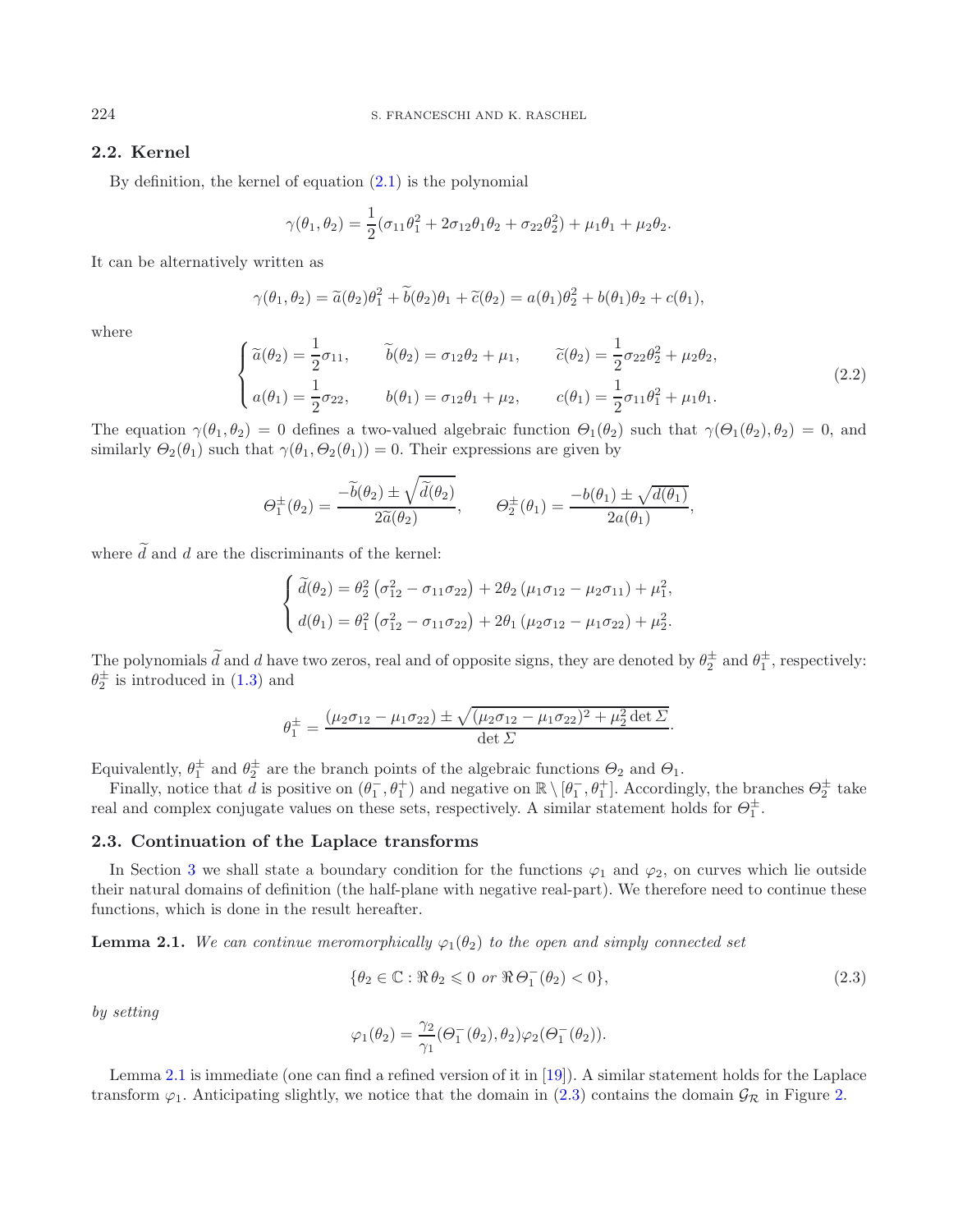<span id="page-5-2"></span><span id="page-5-0"></span>

FIGURE 2. The curve  $\mathcal R$  in [\(3.1\)](#page-5-2) is symmetric w.r.t. the horizontal axis, and  $\mathcal G_{\mathcal R}$  is the domain in green.

## <span id="page-5-3"></span>3. Statement of the boundary value problem

## <span id="page-5-1"></span>**3.1. An important hyperbola**

For further use, we need to introduce the curve

$$
\mathcal{R} = \{\theta_2 \in \mathbb{C} : \gamma(\theta_1, \theta_2) = 0 \text{ and } \theta_1 \in (-\infty, \theta_1^-)\} = \Theta_2^{\pm}((-\infty, \theta_1^-)).
$$
\n(3.1)

By the results of Section [2.2,](#page-4-0) d is negative on the interval  $(-\infty, \theta_1^-)$ , and thus the curve R is symmetrical w.r.t.<br>the real axis, see Figure 2. Furthermore, it has a simple structure, as shown by the following element the real axis, see Figure [2.](#page-5-0) Furthermore, it has a simple structure, as shown by the following elementary result, taken from  $([1],$  $([1],$  $([1],$  Lem. 9):

**Lemma 3.1.** *The curve*  $\mathcal{R}$  *in* [\(3.1\)](#page-5-2) *is a* (*branch of a*) *hyperbola, given by the equation* 

$$
\sigma_{22}(\sigma_{12}^2 - \sigma_{11}\sigma_{22})x^2 + \sigma_{12}^2 \sigma_{22}y^2 - 2\sigma_{22}(\sigma_{11}\mu_2 - \sigma_{12}\mu_1)x = \mu_2(\sigma_{11}\mu_2 - 2\sigma_{12}\mu_1). \tag{3.2}
$$

<span id="page-5-4"></span>*Proof.* We saw in Section [2.2](#page-4-0) that whenever  $\theta_1 \in (-\infty, \theta_1)$ , the branches  $\Theta_2^+(\theta_1)$  and  $\Theta_2^-(\theta_1)$  are complex conjugate. Define x and u by  $\Theta_1^+(\theta_1) = x + iy$ . Then from the identities conjugate. Define x and y by  $\Theta_2^+(\theta_1) = x + iy$ . Then from the identities

$$
\Theta_2^+ + \Theta_2^- = -\frac{b(\theta_1)}{a(\theta_1)} = -2\frac{\sigma_{12}\theta_1 + \mu_2}{\sigma_{22}} = 2x \text{ and } \Theta_2^+ \cdot \Theta_2^- = \frac{c(\theta_1)}{a(\theta_1)} = \frac{\sigma_{11}\theta_1^2 + 2\mu_1\theta_1}{\sigma_{22}} = x^2 + y^2,
$$

we obtain that x and y are real solutions of [\(3.2\)](#page-5-3).

We shall denote by  $\mathcal{G}_{\mathcal{R}}$  the open domain of  $\mathbb C$  bounded by  $\mathcal R$  and containing 0, see Figure [3.](#page-11-0) Obviously  $\overline{\mathcal{G}_{\mathcal{R}}}$ , the closure of  $\mathcal{G}_{\mathcal{R}}$ , is equal to  $\mathcal{G}_{\mathcal{R}} \cup \mathcal{R}$ .

### **3.2. BVP for orthogonal reflections**

In the case of orthogonal reflections, R is the identity matrix in [\(1.1\)](#page-0-0), and we have  $\gamma_1(\theta_1, \theta_2) = \theta_1$  and  $\gamma_2(\theta_1, \theta_2) = \theta_2$ . We set

$$
\psi_1(\theta_2) = \frac{1}{\theta_2} \varphi_1(\theta_2), \qquad \psi_2(\theta_1) = \frac{1}{\theta_1} \varphi_2(\theta_1).
$$
\n(3.3)

<span id="page-5-5"></span>**Proposition 3.2.** *The function*  $\psi_1$  *satisfies the following BVP*:

(i)  $\psi_1$  *is meromorphic on*  $\mathcal{G}_{\mathcal{R}}$  *with a single pole at* 0*, of order* 1 *and residue*  $\varphi_1(0)$ *, and vanishes at infinity,*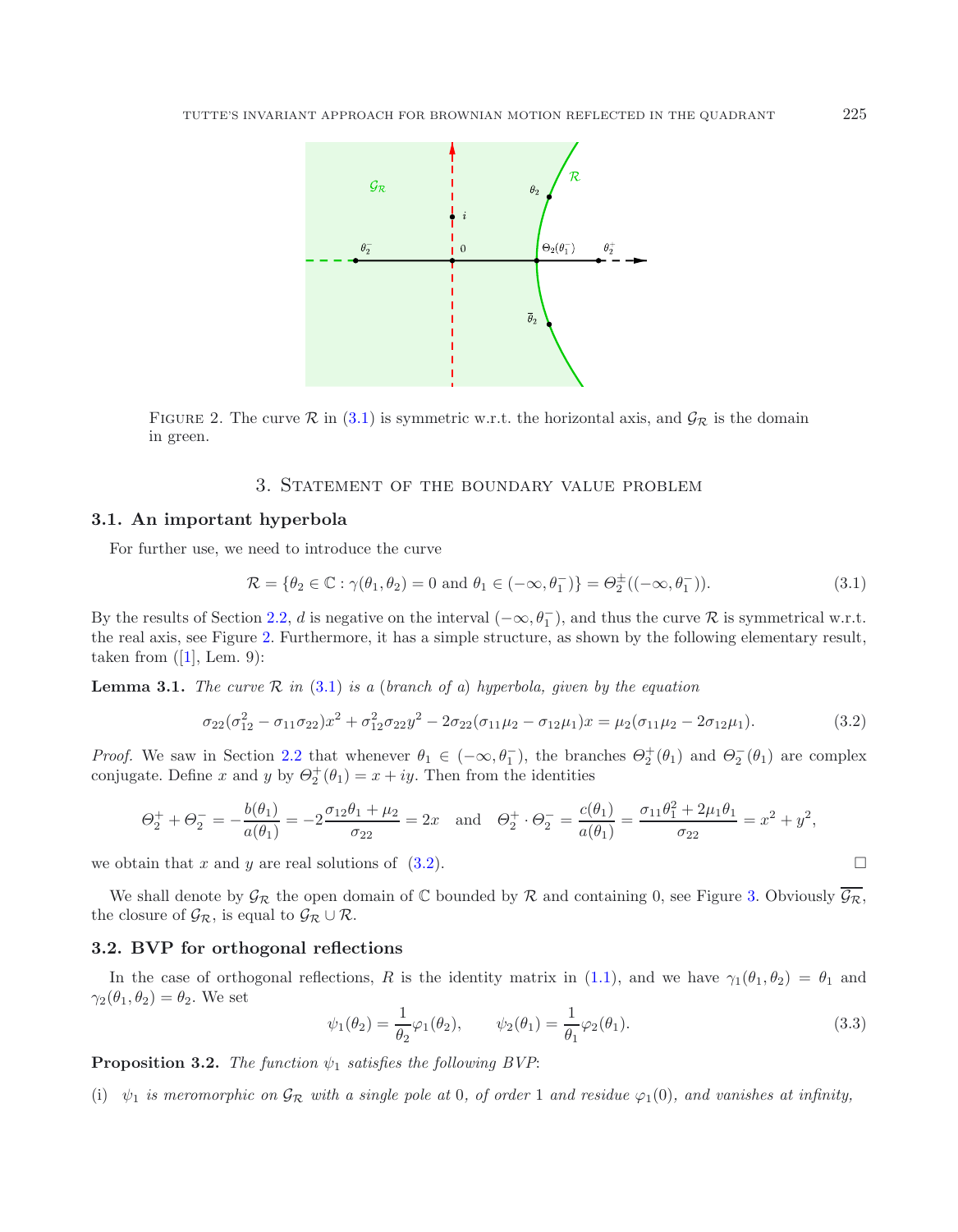(ii)  $\psi_1$  *is continuous on*  $\overline{\mathcal{G}_{\mathcal{R}}} \setminus \{0\}$  *and* 

$$
\psi_1(\overline{\theta_2}) = \psi_1(\theta_2), \qquad \forall \theta_2 \in \mathcal{R}.\tag{3.4}
$$

*Proof.* Using the formula [\(3.3\)](#page-5-4), Point (i) is equivalent to proving that  $\varphi_1$  is analytic in  $\mathcal{G}_{\mathcal{R}}$  and is bounded at infinity. Both properties are obvious in the half-plane  $\{\theta_2 \in \mathbb{C} : \Re \theta_2 < 0\}$ , thanks to the definition of  $\varphi_1$ as a Laplace transform. In the domain of  $\mathcal{G}_{\mathcal{R}}$  where  $\Re \theta_2 \geq 0$ , one can use the continuation formula given in Lemma [2.1,](#page-4-2) and the conclusion follows.

Let us now prove (ii). Evaluating the (continued) functional equation  $(2.1)$  at  $(\theta_1, \Theta_2^{\pm}(\theta_1))$ , we obtain

$$
\psi_1(\Theta_2^{\pm}(\theta_1)) + \psi_2(\theta_1) = 0,
$$

which immediately implies that

<span id="page-6-3"></span>
$$
\psi_1(\Theta_2^+(\theta_1)) = \psi_1(\Theta_2^-(\theta_1)).
$$
\n(3.5)

Choosing  $\theta_1 \in (-\infty, \theta_1^-)$ , the two quantities  $\Theta_2^+(\theta_1)$  and  $\Theta_2^-(\theta_1)$  are complex conjugate the one of the other, see Section [2.](#page-3-1) Equation [\(3.5\)](#page-6-0) can then be reformulated as [\(3.4\)](#page-6-1), using the definition [\(3.1\)](#page-5-2) of the curve  $\mathcal{R}$ .  $\square$ 

## **3.3. Conformal gluing function and invariant theorem**

The BVP stated in Proposition [3.2](#page-5-5) is called a homogeneous BVP with shift (the shift stands here for the complex conjugation, but the theory applies to more general shifts, see [\[27\]](#page-14-17)). Due to its particularly simple form, we can solve it in an explicit way, using the two following steps:

- Using a certain conformal mapping (to be introduced below), we can construct a particular solution to the BVP of Proposition [3.2.](#page-5-5)
- The solution to the BVP of Proposition [3.2](#page-5-5) is unique, see Lemma [3.3](#page-6-2) below (taken from Lem. 2 in ([\[27](#page-14-17)], Sect. 10.2)). In other words, two different solutions must coincide, and the explicit solution constructed above must be the function  $\psi_1$ .

<span id="page-6-2"></span>**Lemma 3.3** (Invariant lemma)**.** *The problem of finding functions* f *such that*

- (i) f *is analytic in*  $\mathcal{G}_{\mathcal{R}}$  *and continuous in*  $\overline{\mathcal{G}_{\mathcal{R}}}$ *,*
- (ii) f *satisfies the boundary condition* [\(3.4\)](#page-6-1)*,*

*does not have non-trivial solutions in the class of functions* f *vanishing at infinity.*

To construct a particular solution to the BVP of Proposition [3.2,](#page-5-5) we shall use the function

$$
w(\theta_2) = T_{\frac{\pi}{\beta}} \left( -\frac{2\theta_2 - (\theta_2^+ + \theta_2^-)}{\theta_2^+ - \theta_2^-} \right) \tag{3.6}
$$

<span id="page-6-4"></span>introduced in Theorem [1.1.](#page-2-0) Let us first establish some of its properties.

**Lemma 3.4.** *The function* w *in* [\(3.6\)](#page-6-3) *is such that*:

- (i) w *is analytic in*  $\mathcal{G}_f$ , *continuous in*  $\overline{\mathcal{G}_{\mathcal{R}}}$  *and unbounded at infinity*,
- (ii) w *is injective in*  $\mathcal{G}$  (*onto*  $\mathbb{C} \setminus (-\infty, -1]$ ),
- (iii)  $w(\theta_2) = w(\overline{\theta_2})$  *for all*  $\theta_2 \in \mathcal{R}$ *.*

The function  $w$  is called a conformal gluing function. The conformal property comes from (i) and (ii), and the gluing from (iii): w glues together the upper and lower parts of the hyperbola  $\mathcal{R}$ . There are at least two ways for proving Lemma [3.4.](#page-6-4) First, it turns out that in the literature there exist expressions for conformal gluing functions for relatively simple curves: circles, ellipses, and also for hyperbolas (see [\[1\]](#page-13-0), Eq. (4.6)). Following this

<span id="page-6-1"></span><span id="page-6-0"></span>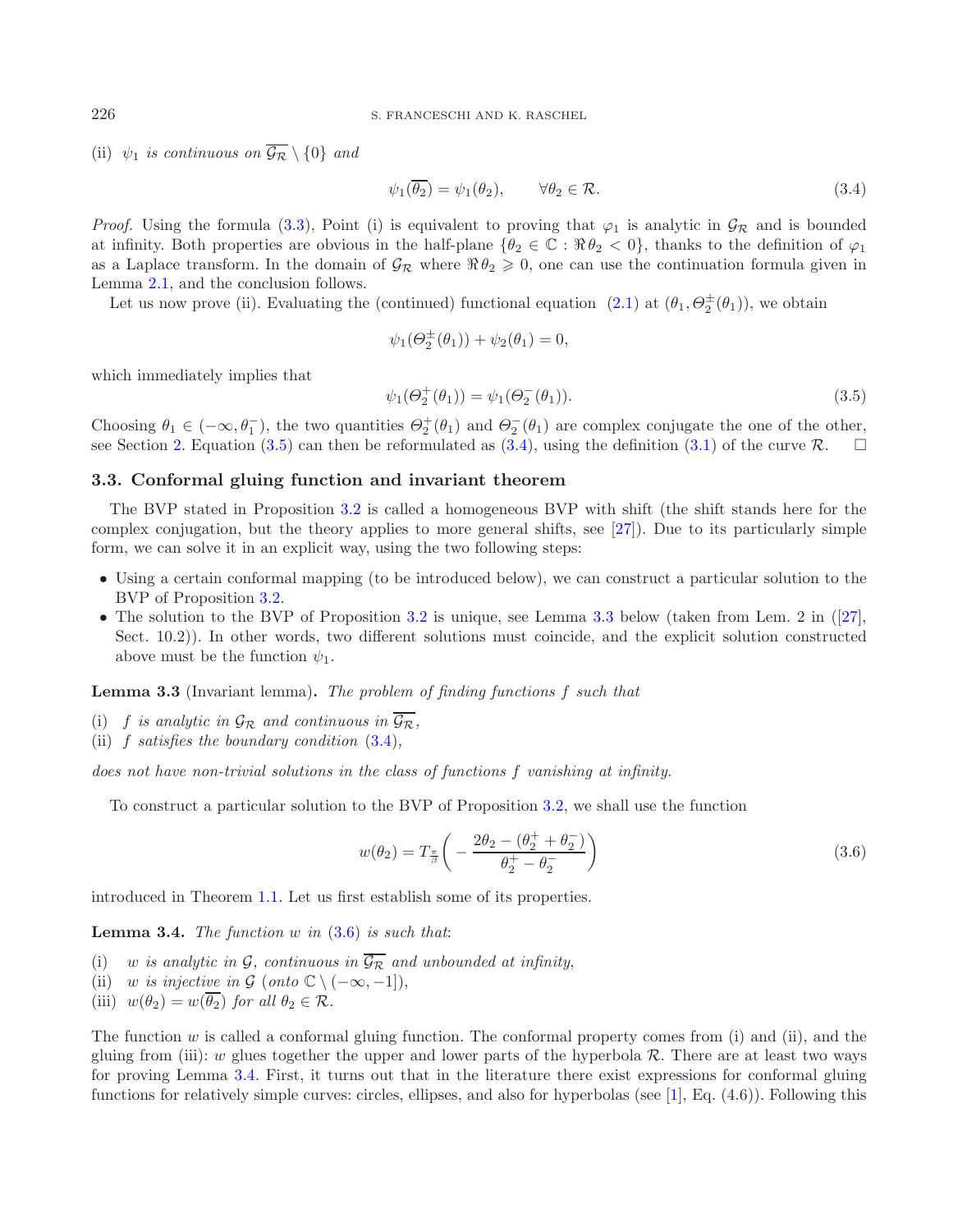way, we could obtain the expression  $(3.6)$  for w given above and its different properties stated in Lemma [3.4.](#page-6-4) Instead, we would like to use the Riemann sphere given by

$$
\{(\theta_1,\theta_2)\in\mathbb{C}^2:\gamma(\theta_1,\theta_2)=0\}.
$$

Indeed, as we shall see in Section [5,](#page-10-0) many (not to say all) technical aspects, in particular finding the conformal mapping, happen to be quite simpler on that surface. The proof of Lemma [3.4](#page-6-4) is thus postponed to Section [5.](#page-10-0)

Under the symmetry condition ( $\mu_1 = \mu_2$ ,  $\sigma_{11} = \sigma_{22}$  and symmetric reflection vectors  $R_1, R_2$  in [\(1.1\)](#page-0-0)), Foschini also obtained an expression for that conformal mapping (see [\[18](#page-14-10)], Fig. 3).

#### **3.4. Proof of Theorem** [1.1](#page-2-0)

We are now ready to prove our main result. Let us introduce the function

$$
f(\theta_2) = \psi_1(\theta_2) - \varphi_1(0) \frac{w'(0)}{w(\theta_2) - w(0)}.
$$

The key point is that f satisfies the assumptions of Lemma [3.3.](#page-6-2)

The first item (i) of Lemma [3.3](#page-6-2) holds by construction: the only possible pole of f is at 0 ( $\psi_1$  has a unique pole at 0, see Proposition [3.2,](#page-5-5) and since w is injective, see Lemma [3.4,](#page-6-4) the equation  $w(\theta_2) - w(0) = 0$  has only one solution, viz,  $\theta_2 = 0$ ). However, a series expansion shows that the residue of f at 0 is 0, in other words 0 is a removable singularity.

Point (ii) is also clear, since both  $\psi_1$  and w satisfy the boundary condition [\(3.4\)](#page-6-1). Furthermore, f vanishes at infinity, since on the one hand  $\psi_1$  does, and on the other hand w goes to infinity at infinity. Using Lemma [3.3,](#page-6-2) we conclude that  $f = 0$ . It remains to show that  $\varphi_1(0) = -\mu_1$ . For this it is enough to evaluate the functional equation [\(2.1\)](#page-3-0), first at  $\theta_2 = 0$ , and then at  $\theta_1 = 0$ .

## <span id="page-7-0"></span>**3.5. Diagonal covariance and dimension one**

Assuming that the covariance matrix  $\Sigma$  is diagonal, we have  $\beta = \frac{\pi}{2}$  in [\(1.4\)](#page-2-2), and  $T_{\frac{\pi}{\beta}} = T_2$  is the second<br>geological polynomial given by  $T(\alpha) = 2\alpha^2 - 1$ . The formula (2.6) for an territor with the european Chebyshev polynomial, given by  $T_2(x)=2x^2 - 1$ . The formula [\(3.6\)](#page-6-3) for w together with the expression [\(1.3\)](#page-2-1) of  $\theta_2^{\pm}$  yields

<span id="page-7-1"></span>
$$
w(\theta_2) - w(0) = \frac{8}{\mu_1^2 \sigma_{11} \sigma_{22} + \mu_2^2 \sigma_{22}^2} \theta_2 \left(\theta_2 + \frac{2\mu_2}{\sigma_{22}}\right).
$$

The formula of Theorem [1.1](#page-2-0) then gives

$$
\varphi_1(\theta_2) = \frac{-\mu_1 w'(0)}{w(\theta_2) - w(0)} \theta_2 = -\frac{2\mu_1 \mu_2}{\sigma_{22}} \frac{1}{\theta_2 + \frac{2\mu_2}{\sigma_{22}}},
$$

and finally, after some elementary computations and the use of functional equation [\(2.1\)](#page-3-0), we obtain

$$
\varphi(\theta) = \frac{2\mu_1/\sigma_{11}}{(\theta_1 + 2\mu_1/\sigma_{11})} \frac{2\mu_2/\sigma_{22}}{(\theta_2 + 2\mu_2/\sigma_{22})}.
$$
\n(3.7)

By inversion of the Laplace transform, we reach the conclusion that

$$
\nu_1(x_2) = \frac{2\mu_1\mu_2}{\sigma_{22}} e^{\frac{2\mu_2}{\sigma_{22}}x_2}, \qquad \nu_2(x_1) = \frac{2\mu_1\mu_2}{\sigma_{11}} e^{\frac{2\mu_1}{\sigma_{11}}x_1}, \qquad \pi(x_1, x_2) = \frac{4\mu_1\mu_2}{\sigma_{11}\sigma_{22}} e^{\frac{2\mu_1}{\sigma_{11}}x_1 + \frac{2\mu_2}{\sigma_{22}}x_2}.
$$

Let us do two comments around  $(3.7)$ . Firstly, the product-form expression  $(3.7)$  is easily explained by the skew-symmetric condition (see [\[22\]](#page-14-18), Eq. (10.2))

$$
2\Sigma = R \cdot \text{diag}(R)^{-1} \cdot \text{diag}(\Sigma) + \text{diag}(\Sigma) \cdot \text{diag}(R)^{-1} \cdot R^{\top},
$$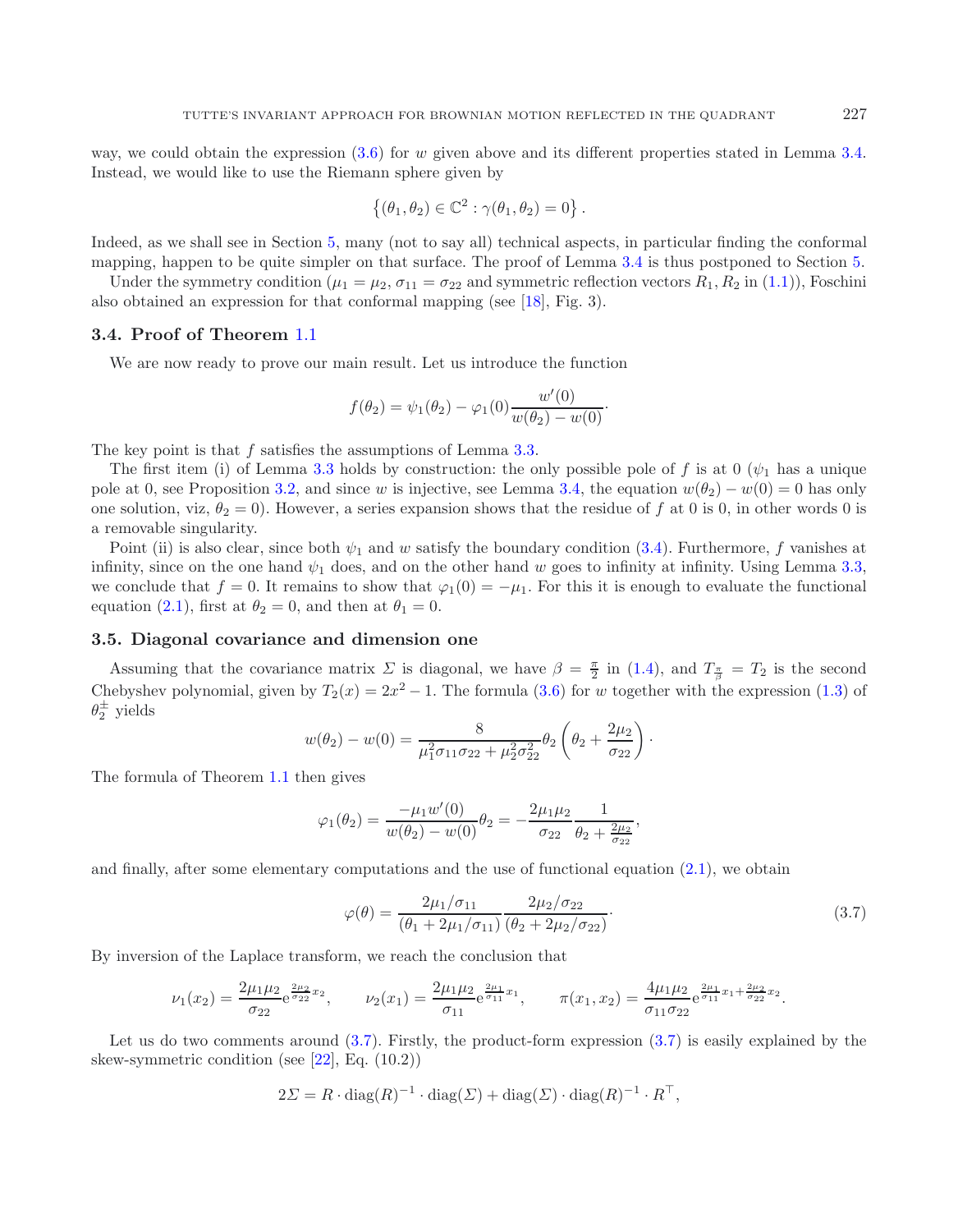which is obviously satisfied if R is the identity matrix and  $\Sigma$  is diagonal (above, diag(R) denotes the diagonal matrix with same diagonal entries as R and  $R^{\top}$  is the transpose matrix of R). Secondly, our method works also to study the one-dimensional case. Let indeed

$$
X_t = X_0 + W_t + \mu t + L_t^0
$$

be a one-dimensional reflected Brownian motion with drift  $\mu$ , where W is a Brownian motion of variance  $\sigma > 0$ and  $L_t^0$  is the local time at 0. Applying Itô formula to  $(e^{\theta X_t})$  and taking expected value over the invariant measure  $\pi$ , we obtain, with  $\varphi(\theta) = \mathbb{E}_{\pi}[e^{\theta X_1}],$ 

$$
\left(\frac{\sigma}{2}\theta + \mu\right)\varphi(\theta) = -\mathbb{E}_{\pi}\left[L_1^0\right].
$$

This is the functional equation in dimension one (compare with  $(2.1)$ ). Evaluating this identity at 0 and remembering that  $\varphi(0) = 1$  we find  $\mathbb{E}_{\pi}[L_1^0] = -\mu$ , and then

$$
\varphi(\theta) = \frac{2\mu/\sigma}{\theta + 2\mu/\sigma}.
$$

This coincides with [\(3.7\)](#page-7-1).

## **3.6. Statement of the BVP in the general case**

We would like to close Section [3](#page-5-1) by stating the BVP in the case of arbitrary reflections (non necessarily orthogonal). Let us define for  $\theta_2 \in \mathcal{R}$ 

<span id="page-8-0"></span>
$$
G(\theta_2) = \frac{\gamma_1}{\gamma_2} \left( \Theta_1^-(\theta_2), \theta_2 \right) \frac{\gamma_2}{\gamma_1} \left( \Theta_1^-(\theta_2), \overline{\theta_2} \right).
$$

<span id="page-8-1"></span>Using the same line of arguments as in the proof of Proposition [3.2,](#page-5-5) we obtain the following result:

**Proposition 3.5.** *The function*  $\varphi_1$  *satisfies the following BVP:* 

- (i)  $\varphi_1$  *is meromorphic on*  $\mathcal{G}_{\mathcal{R}}$  *with at most one pole p of order* 1*, and is bounded at infinity,*
- (ii)  $\varphi_1$  *is continuous on*  $\overline{\mathcal{G}_{\mathcal{R}}} \setminus \{p\}$  *and*

$$
\varphi_1(\overline{\theta_2}) = G(\theta_2)\varphi_1(\theta_2), \qquad \forall \theta_2 \in \mathcal{R}.\tag{3.8}
$$

Due to the presence of the function  $G \neq 1$  in [\(3.8\)](#page-8-0), this BVP (still homogeneous with shift) is more complicated than the one encountered in Proposition [3.2,](#page-5-5) and cannot be solved thanks to an invariant lemma. Instead, the resolution is less combinatorial and far more technical, and the solution should be expressed in terms of Cauchy integrals and the conformal mapping w of Lemma [3.4.](#page-6-4) This will be achieved in a future work.

From the viewpoint of the general BVP of Proposition [3.5,](#page-8-1) we thus solved in this note a case where the variables  $\theta_1$  and  $\theta_2$  could be separated in the quantity (the right-hand side of the functional equation [\(2.1\)](#page-3-0))

$$
\gamma_1(\theta)\varphi_1(\theta_2)+\gamma_2(\theta)\varphi_2(\theta_1).
$$

Let us say a few words on another case (the only other case, in fact) where the variables can also be separated, namely, when  $\gamma_1 = \gamma_2$ . In this case the reflections are parallel, and the function  $\varphi_1$  (instead of  $\psi_1$ ) satisfies the BVP of Proposition [3.2,](#page-5-5) with no pole in  $\mathcal{G}_{\mathcal{R}}$ . With Lemma [3.3,](#page-6-2) it has to be a constant. In other words, there is no invariant measure, which is in accordance with the fact that with parallel reflections the condition of ergodicity [\(1.2\)](#page-1-1) is obviously not satisfied.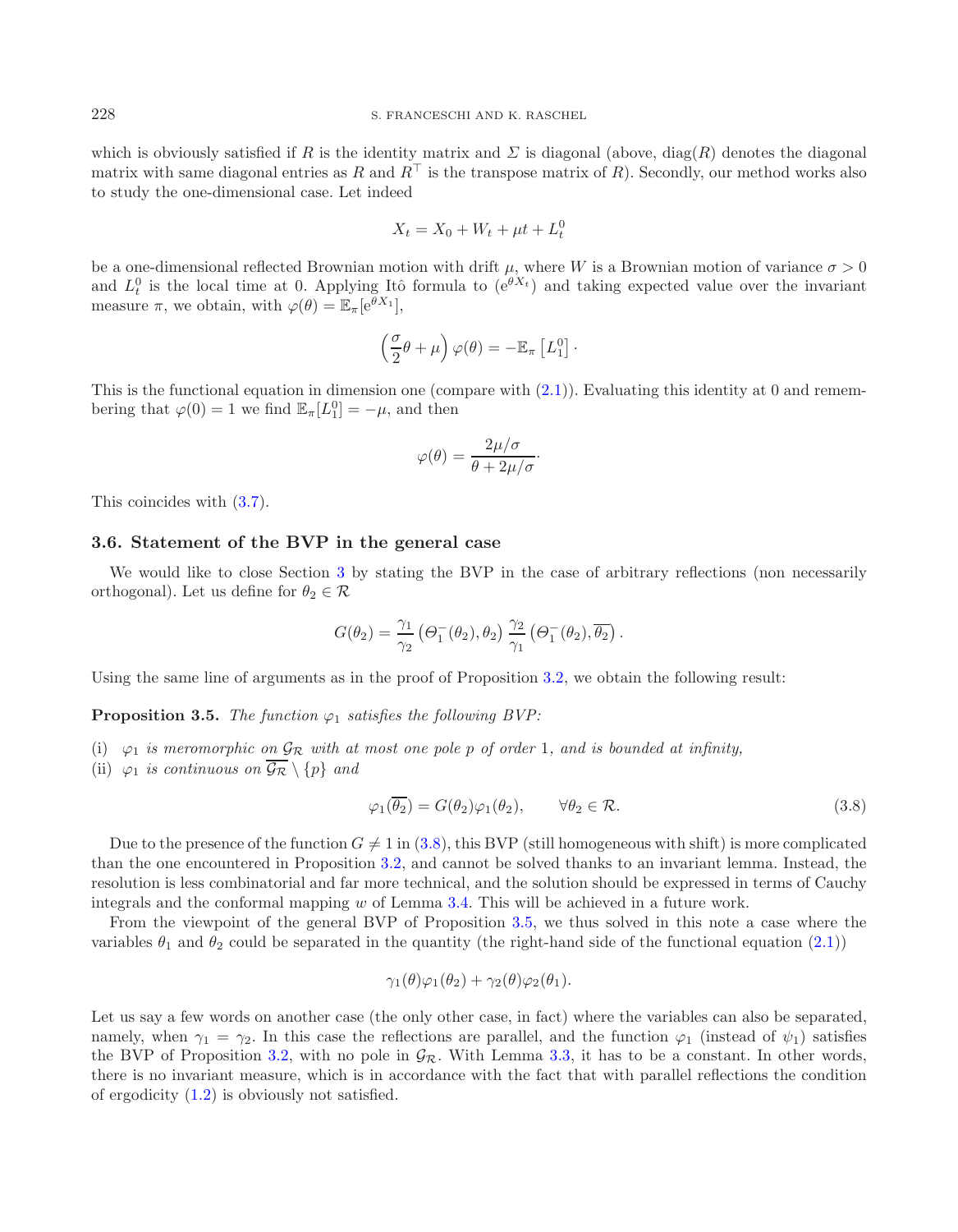## 4. Singularity analysis

## <span id="page-9-1"></span><span id="page-9-0"></span>**4.1. Statement of the result**

In the literature, an important aspect of reflected Brownian motion in the quarter plane (and more generally in orthants) is the asymptotics of its stationary distribution, see indeed [\[10,](#page-14-7) [19](#page-14-8)] for the asymptotics of the interior measure, and [\[11](#page-14-19)] for the boundary measures. With our Theorem [1.1](#page-2-0) and a classical singularity analysis of Laplace transforms (our main reference for this is the book [\[13](#page-14-13)]), we can easily obtain such asymptotic expansions.

Precisely, we identify three regimes, depending on the sign of  $\Theta_1(\theta_2^+)$ . The fact that the latter quantity termines the asymptotics can be easily explained; as we shall see in Section 5, the pole  $\theta_0 \in \mathbb{C} \setminus [\theta^+ \$ determines the asymptotics can be easily explained: as we shall see in Section [5,](#page-10-0) the pole  $\theta_2 \in \mathbb{C} \setminus [\theta_2^+, \infty)$  of  $\varphi_1$ <br>that is the closest to the origin is (provided it exists) a solution to  $\Theta^+(\theta_2) = 0$ . The that is the closest to the origin is (provided it exists) a solution to  $\Theta_{1}^{+}(\theta_{2}) = 0$ . The relative locations of  $\Theta_{1}^{+}(\theta_{2})$ <br>and 0 will therefore decide which of that pole or of the algebraic singularity  $\theta_{1}^{+$ and 0 will therefore decide which of that pole or of the algebraic singularity  $\theta_2^+$  will be the first singularity of  $\varphi_1$ .

Define the constants

$$
C_1 = \frac{-\varphi_1(\theta_2^+) 2\frac{\pi}{\beta} \sin(\frac{\pi}{\beta}\pi)}{(w(\theta_2^+) - w(0))\sqrt{\theta_2^+ - \theta_2^-}}, \qquad C_2 = \frac{-\mu_1 w'(0)\theta_2^+ \sqrt{\theta_2^+ - \theta_2^-}}{2\frac{\pi}{\beta} \sin(\frac{\pi}{\beta}\pi)}.
$$
(4.1)

<span id="page-9-2"></span>**Proposition 4.1.** *As*  $x_2 \rightarrow \infty$ *, the asymptotics of*  $\nu_1(x_2)$  *is given by* 

$$
\nu_1(x_2) = \begin{cases}\nx_2^{-\frac{3}{2}} e^{-\theta_2^+ x_2} \left( \frac{-C_1}{2\sqrt{\pi}} + o(1) \right) & \text{if } \theta_1(\theta_2^+) < 0, \\
x_2^{-\frac{1}{2}} e^{-\theta_2^+ x_2} \left( \frac{C_2}{\sqrt{\pi}} + o(1) \right) & \text{if } \theta_1(\theta_2^+) = 0, \\
\frac{w'(0)}{w'(-2\frac{\mu_2}{\sigma_{22}})} e^{2\frac{\mu_2}{\sigma_{22}} x_2} \left( \frac{2\mu_1 \mu_2}{\sigma_{22}} + o(1) \right) & \text{if } \theta_1(\theta_2^+) > 0,\n\end{cases}
$$

*where the constants*  $C_1$  *and*  $C_2$  *are defined in*  $(4.1)$ *.* 

Note that we obtain (for the particular case of orthogonal reflections) the asymptotic result of Dai and Miyazawa in ([\[10](#page-14-7)], Thm. 6.1), with the additional information of the explicit expression for the constants.

Note that  $\beta = \pi/k$  for  $k \geq 2$  implies  $\Theta_1(\theta_2^+) > 0$  and that k cannot be 1 due to the condition on  $\Sigma$ .

#### **4.2. Proof of Proposition [4.1](#page-9-2)**

Proposition [4.1](#page-9-2) is an easy consequence of the singularity analysis of  $\varphi_1$  and of classical transfer theorems, as ([\[13](#page-14-13)], Thm. 37.1). Due to the expression of  $\varphi_1$  in Theorem [1.1,](#page-2-0) there are two sources of singularities: the singularities of w and the points  $\theta_2$  where the denominator  $w(\theta_2) - w(0)$  of  $\varphi_1$  vanishes.

Let us first study the singularities of w. In fact, the function w can not only be analytically continued on  $\mathcal{G}_R$ as claimed in Lemma [3.4,](#page-6-4) but on the whole of the cut plane  $\mathbb{C} \setminus [\theta_2^+, \infty)$ . Further, except if  $\pi/\beta \in \mathbb{Z}$ , in which case w is a polynomial, w has an algebraic-type singularity at  $\theta_2^+$ , given by the following result:

<span id="page-9-3"></span>**Lemma 4.2.** *If*  $\pi/\beta \notin \mathbb{Z}$ ,  $\varphi_1$  *has an algebraic-type singularity at*  $\theta_2^+$ *, in the neighborhood of which it admits the* expansion. *expansion:*

$$
\varphi_1(\theta_2) = \begin{cases} \varphi_1(\theta_2^+) + C_1 \sqrt{\theta_2^+ - \theta_2} + O(\theta_2 - \theta_2^+) & \text{if} & w(\theta_2^+) - w(0) \neq 0, \\ C_2 & + O(1) & \text{if} & w(\theta_2^+) - w(0) = 0, \\ \sqrt{\theta_2^+ - \theta_2} & \text{if} & w(\theta_2^+) - w(0) = 0, \end{cases}
$$

*where*  $C_1$  *and*  $C_2$  *are defined in*  $(4.1)$ *.* 

*Proof.* Lemma [4.2](#page-9-3) follows from doing an expansion of  $\varphi_1$  at  $\theta_2^+$ , using (the elementary) Lemma [4.3](#page-10-1) below.  $\Box$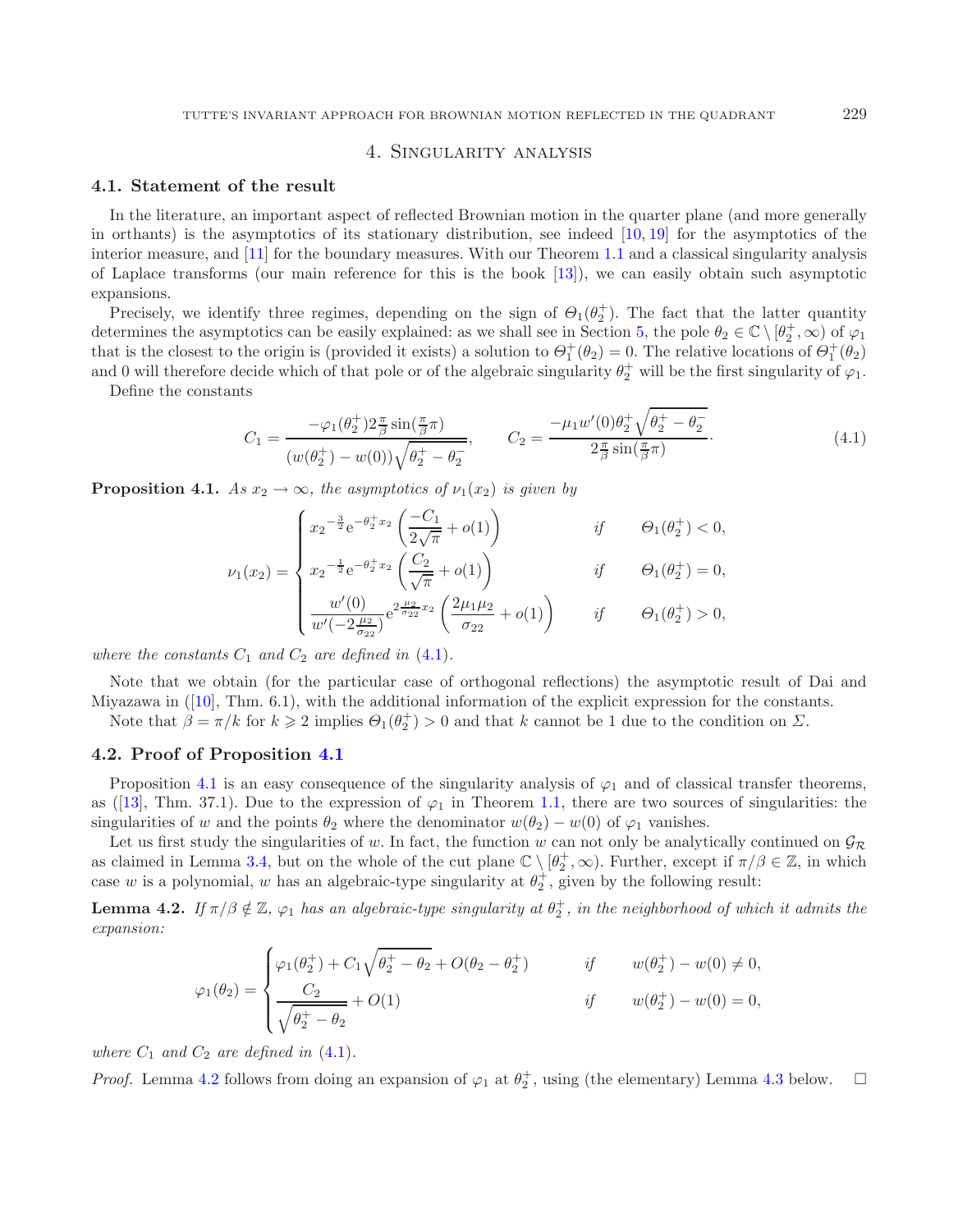<span id="page-10-1"></span>**Lemma 4.3.** *If* a *is an integer, the generalized Chebyshev polynomial* T<sup>a</sup> *is the classical Chebyshev polynomial. If not,*  $T_a$  *is not a polynomial, and admits an analytic extension on*  $\mathbb{C} \setminus (-\infty, -1]$ *. The point* −1 *is an algebraictype singularity, and there is the expansion*

<span id="page-10-2"></span>
$$
T_a(x) = \cos(a\pi) + a\sqrt{2}\sin(a\pi)\sqrt{x+1} + O(x+1).
$$
 (4.2)

*Proof.* The considerations on the algebraic nature of  $T_a$  are clear, and  $(4.2)$  comes from making an expansion of  $T_a(x) = \cos(a \arccos(x))$  in the neighborhood of -1.

We now turn to the singularities introduced by the denominator of  $\varphi_1$ ; these singularities are poles.

<span id="page-10-3"></span>**Lemma 4.4.** *There are two cases concerning the poles of*  $\varphi_1$  *in the cut plane*  $\mathbb{C} \setminus [\theta_2^+, \infty)$ :

- $\Theta_1(\theta_2^+) \leq 0$ , then  $\varphi_1$  is analytic on  $\mathbb{C} \setminus [\theta_2^+, \infty)$ ,<br>
  $\Theta_1(\theta_1^+) > 0$ , then  $\varphi_2$  is meromorphic on  $\mathbb{C} \setminus [\theta_1^+]$
- $\Theta_1(\theta_2^+) > 0$ , then  $\varphi_1$  is meromorphic on  $\mathbb{C} \setminus [\theta_2^+, \infty)$ , with poles on the segment  $[0, \theta_2^+]$  only. The closest pole<br>to the origin is at  $-2^{\frac{\mu_2}{2}}$  and has order one *to the origin is at*  $-2\frac{\mu_2}{\sigma_{22}}$  *and has order one.*

<span id="page-10-0"></span>The proof of Lemma [4.4](#page-10-3) is postponed to Section [5,](#page-10-0) since the tools that we shall introduce there will simplify it. Then Proposition [4.1](#page-9-2) is an easy consequence of Lemmas [4.2](#page-9-3) and [4.4.](#page-10-3)

### 5. Riemann sphere and related facts

We have many objectives in this section, which all concern the set of zeros of the kernel

<span id="page-10-5"></span>
$$
\mathcal{S} = \{(\theta_1, \theta_2) \in \mathbb{C}^2 : \gamma(\theta_1, \theta_2) = 0\}.
$$

We add some complexity here, by using the framework of Riemann surfaces. In return, many technical aspects become more intrinsic and some key quantities admit nice and natural interpretations. We first (Sect. [5.1\)](#page-10-4) study the structure of  $S$ , as a Riemann surface. Then we find a simple formula for the conformal mapping w (Sect. [5.2\)](#page-11-1). We finally introduce the notion of group of the model (Sect. [5.3\)](#page-12-0), similar to the notion of group of the walk in the discrete setting [\[3](#page-13-2), [16,](#page-14-11) [28\]](#page-14-20), and we prove that the algebraic nature of the solution is related to the finiteness of this group.

#### <span id="page-10-4"></span>**5.1. Uniformisation**

Due to the degree of the kernel  $\gamma$ , the surface S has genus 0 and is a Riemann sphere  $\mathbb{C} \cup {\infty}$ , see [\[19](#page-14-8)]. It thus admits a rational parametrization (or uniformisation)  $\{(\theta_1(s), \theta_2(s)) : s \in \mathcal{S}\}\)$ , given by

$$
\begin{cases}\n\theta_1(s) = \frac{\theta_1^+ + \theta_1^-}{2} + \frac{\theta_1^+ - \theta_1^-}{4} \left(s + \frac{1}{s}\right), \\
\theta_2(s) = \frac{\theta_2^+ + \theta_2^-}{2} + \frac{\theta_2^+ - \theta_2^-}{4} \left(\frac{s}{e^{i\beta}} + \frac{e^{i\beta}}{s}\right),\n\end{cases} (5.1)
$$

with  $\beta$  as in [\(1.4\)](#page-2-2). The equation  $\gamma(\theta_1(s), \theta_2(s)) = 0$  is valid for any  $s \in \mathcal{S}$ . We will often represent a point  $s \in \mathcal{S}$ by the pair of coordinates  $(\theta_1(s), \theta_2(s))$ .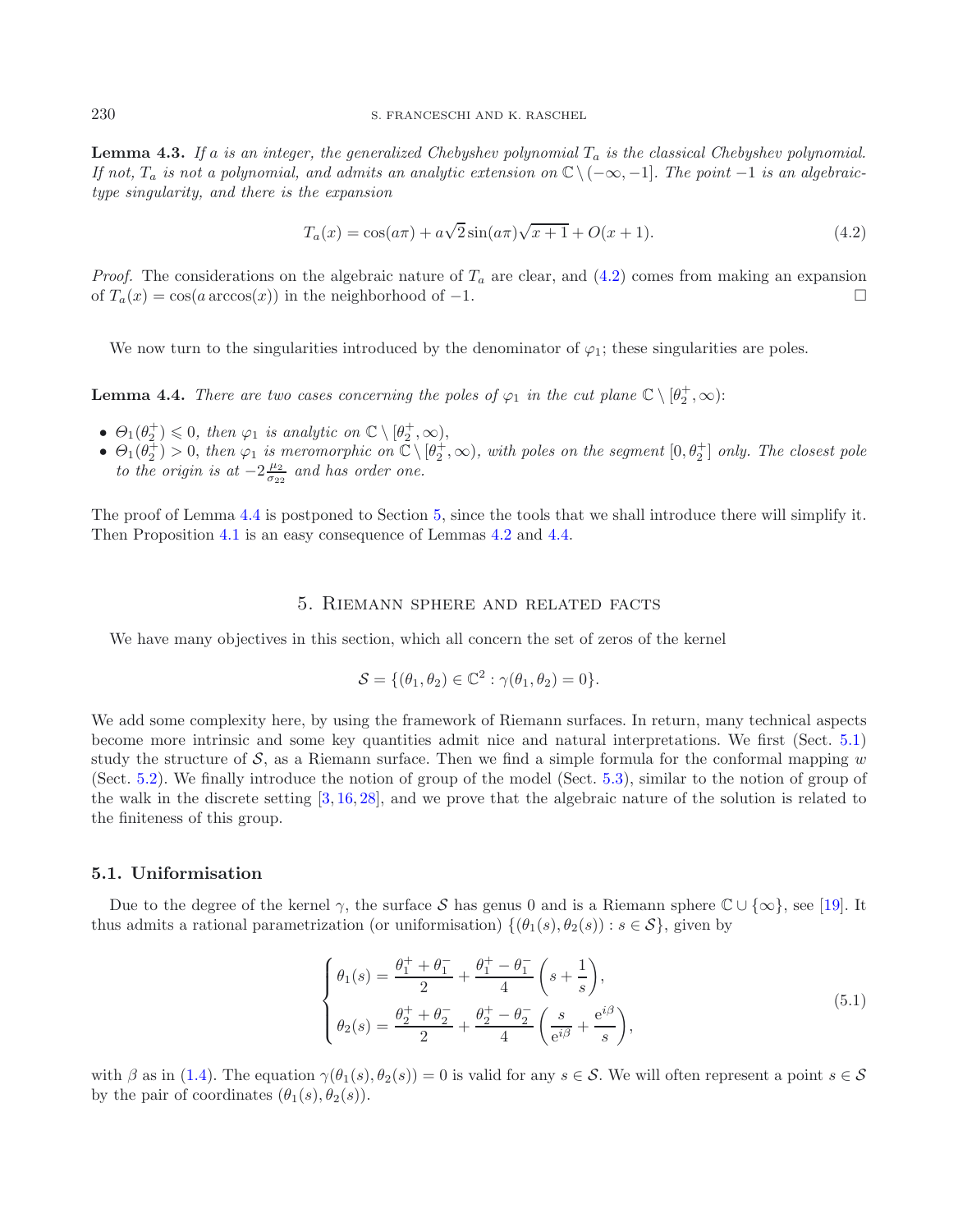<span id="page-11-0"></span>

FIGURE 3. The set S viewed as the Riemann sphere, we have represented important points and curves on it.

Any point  $\theta_1 \in \mathbb{C}$  has two images on S. More specifically, let  $s \in \mathcal{S}$  be defined by  $\theta_1(s) = \theta_1$ . Then the two points are given by  $(\theta_1(s), \theta_2(s))$  and  $(\theta_1(s), \theta_2(1/s))$ . They are always different, except if  $\theta_1$  is a branch point  $\theta_1^{\pm}$ . Similarly, any  $\theta_2 \in \mathbb{C}$  corresponds to two points on S, viz,  $(\theta_1(s), \theta_2(s))$  and  $(\theta_1(e^{2i\beta}/s), \theta_2(s))$ .

Any point or domain of  $\mathbb C$  can be represented on the Riemann sphere, and there is the following correspondance (which is easily proved by using the formulas  $(5.1)$ ), see Figure [3:](#page-11-0)

- The branch points  $\theta_1^{\pm}$  and  $\theta_2^{\pm}$  are located at  $\pm 1$  and  $\pm e^{i\beta}$ ;<br> **1.** The point of coordinates (0,0) is at so, and  $\infty$  is at 0 and
- The point of coordinates  $(0,0)$  is at  $s_0$ , and  $\infty$  is at 0 and  $\infty$ ;
- The real points  $(\theta_1, \theta_2) \subset \mathbb{R}^2$  such that  $\gamma(\theta_1, \theta_2) = 0$  form the unit circle;
- The curve R is sent to  $(-\infty, 0)$ , and if  $\theta_2 \in \mathcal{R}$  corresponds to  $s \in (-\infty, 0)$ , then  $\overline{\theta_2} \in \mathcal{R}$  corresponds to  $1/s$ ; the domain  $\mathcal{G}_{\mathcal{R}}$  is the cone bounded by  $(0, -\infty)$  and  $(0, -e^{i\beta}\infty)$ .

## <span id="page-11-1"></span>**5.2. Conformal mapping**

In this section, we first show how to obtain the expression  $(3.6)$  of w in terms of generalized Chebyshev polynomials, and we prove Lemma [3.4.](#page-6-4) Let us first notice that any function  $f(\theta_2)$  can be lifted in a function of  $F(s)$ , by mean of the formula

<span id="page-11-2"></span>
$$
F(s) = f(\theta_2(s)).
$$

In particular,  $W(s)$  stands for the lifted conformal mapping  $w(\theta_2(s))$ . Reciprocally, for a function  $F(s)$  to define a univalent function  $f(\theta_2)$ , the condition  $F(s) = F(e^{2i\beta}/s)$  needs to hold, due to the obvious identity  $\theta_2(s) = \theta_2(e^{2i\beta}/s).$ 

*Proof of Lemma* [3.4](#page-6-4). We first translate on W the properties of Lemma 3.4 stated for w. First, W has to be analytic in the open cone  $\mathcal{G}_{\mathcal{R}}$  (in S, this is the cone delimitated by  $(0, -\infty)$  and  $(0, -e^{i\beta}\infty)$ ) and continuous on the closed cone  $\overline{\mathcal{G}_{\mathcal{R}}}$  except at 0, see (i). Second, W has to be injective on  $\mathcal{G}_{\mathcal{R}}$ , see (ii). Finally, the boundary condition (iii) has to be replaced by the pair of conditions

$$
\begin{cases} W(s) = W(1/s), & \forall s \in \mathcal{R}, \\ W(s) = W(e^{2i\beta}/s), \forall s \in \left(0, -e^{i\beta}\infty\right). \end{cases}
$$
\n
$$
(5.2)
$$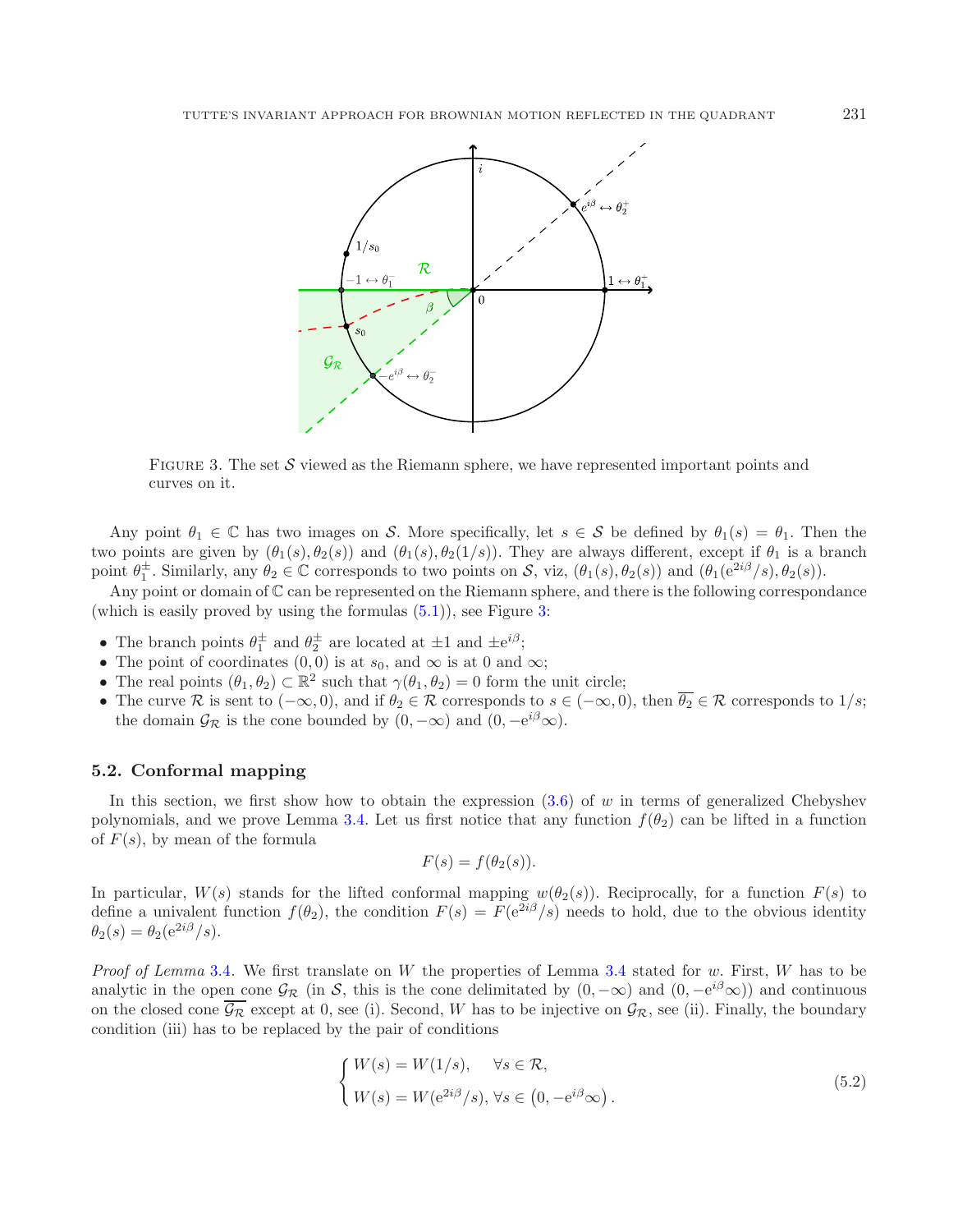We easily come up with the (at this point: conjectured) formula

<span id="page-12-1"></span>
$$
W(s) = -\frac{1}{2} \left\{ (-s)^{\frac{\pi}{\beta}} + (-s)^{-\frac{\pi}{\beta}} \right\} = -\frac{1}{2} \left\{ e^{\frac{\pi}{\beta} \log(-s)} + e^{-\frac{\pi}{\beta} \log(-s)} \right\},
$$
\n(5.3)

where we make use of the principal determination of the logarithm. (Since the conditions  $(5.2)$ ) are invariant under multiplication by a constant, we can choose the constant in front of the right-hand side of [\(5.3\)](#page-12-1). We choose  $-1/2$ , so as to match the expression  $W(s)$  with  $w(\theta_2(s))$ , w being as in Theorem [1.1:](#page-2-0)  $w(\theta_2(\theta_1^-)) =$ <br> $T^*(\cos \theta) = \cos \pi = -1 - W(-1)$  $T_{\frac{\pi}{\beta}}(\cos \beta) = \cos \pi = -1 = W(-1).$ 

Let us briefly verify each property. First, the analyticity property (i) is clear from the properties of the logarithm. In order to show (ii), we first remark that  $W(s) = W(t)$  if and only if for some  $k \in \mathbb{Z}$ ,

<span id="page-12-2"></span>
$$
s = t^{\pm 1} e^{2ik\beta}.\tag{5.4}
$$

Since s and t both belong to the cone  $\mathcal{G}_{\mathcal{R}}$ , we must have  $s = t$ , and therefore W is injective. Finally, (iii) is clear from the construction of W.

To obtain the expression of  $w$  in terms of the generalized Chebyshev polynomial, we use the fact that  $\theta_2(s) = \theta_2$  yields the formula

$$
s = \frac{e^{i\beta}}{\theta_2^+ - \theta_2^-} \left( 2\theta_2 - (\theta_2^+ + \theta_2^-) \pm 2\sqrt{(\theta_2^+ - \theta_2)(\theta_2^- - \theta_2)} \right).
$$

The proof is complete.  $\Box$ 

Thanks to the expression  $(5.3)$  of W derived above, we can now prove Lemma [4.4,](#page-10-3) concerning the (eventual) poles of  $\varphi_1$  in the cut plane  $\mathbb{C} \setminus [\theta_2^+, \infty)$ .

*Proof of Lemma* [4.4](#page-10-3). Using the expression of  $\varphi_1$  obtained in Theorem [1.1,](#page-2-0) we conclude that the poles of  $\varphi_1$ must be located at points  $\theta_2$  where  $w(\theta_2) = w(0)$ . Using the function W in [\(5.3\)](#page-12-1), we reformulate the latter identity as  $W(s) = W(s_0)$ , see Figure [3,](#page-11-0) and thanks to [\(5.4\)](#page-12-2) we obtain  $s = (s_0)^{\pm 1} e^{2ik\beta}$ . The closest pole to the origin  $s_0$  is then  $1/s_0$ , which corresponds to the point

$$
\theta_2 = -2\frac{\mu_2}{\sigma_{22}}
$$

such that  $\Theta_{1}^{+}(\theta_{2}) = 0$ , since  $\theta_{1}(s_{0}) = \theta_{1}(1/s_{0}) = 0$ . The sign of  $\Theta_{1}(\theta_{2}^{+})$  then determines if  $1/s_{0}$  is before or after  $\theta_{1}^{i\beta}$  (which corresponds to  $\theta_{1}^{+}$ ) on the unit circle see Figure 3. The  $e^{i\beta}$  (which corresponds to  $\theta_2^+$ ) on the unit circle, see Figure [3.](#page-11-0) The conditions given in terms of sign of  $\theta_1(\theta_2^+)$ <br>follows Finally let us notice that  $w(\theta_1^+) = w(0)$  if  $\Theta_1(\theta_1^+) = 0$  and that  $w(\theta_1^+) \neq w(0$ follows. Finally, let us notice that  $w(\theta_2^+) = w(0)$  if  $\Theta_1(\theta_2^+) = 0$  and that  $w(\theta_2^+) \neq w(0)$  if  $\Theta_1(\theta_2^+) < 0$ .

## <span id="page-12-0"></span>**5.3. Group of the model and nature of the solution**

The notion of group of the model has been introduced by Malyshev [\[28\]](#page-14-20) in the context of random walks in the quarter plane. It turns out to be an important characteristic of the model, in particular to decide whether generating functions or Laplace transforms are algebraic or D-finite functions, see [\[3\]](#page-13-2).

It can be introduced directly on the kernel  $\gamma$ : with the notation [\(2.2\)](#page-4-4), this is the group  $\langle \zeta, \eta \rangle$  generated by  $\zeta$ and  $\eta$ , given by

$$
\zeta(\theta_1, \theta_2) = \left(\theta_1, \frac{c(\theta_1)}{a(\theta_1)}\frac{1}{\theta_2}\right), \qquad \eta(\theta_1, \theta_2) = \left(\frac{\widetilde{c}(\theta_2)}{\widetilde{a}(\theta_2)}\frac{1}{\theta_1}, \theta_2\right).
$$

By construction, the generators satisfy  $\gamma(\zeta(\theta_1, \theta_2)) = \gamma(\eta(\theta_1, \theta_2)) = 0$  as soon as  $\gamma(\theta_1, \theta_2) = 0$ . In other words, there are (covering) automorphisms of the surface S. Since  $\zeta^2 = \eta^2 = 1$ , the group  $\langle \zeta, \eta \rangle$  is a dihedral group. which is finite if and only if the element  $\zeta \eta$  (or  $\eta \zeta$ ) has finite order.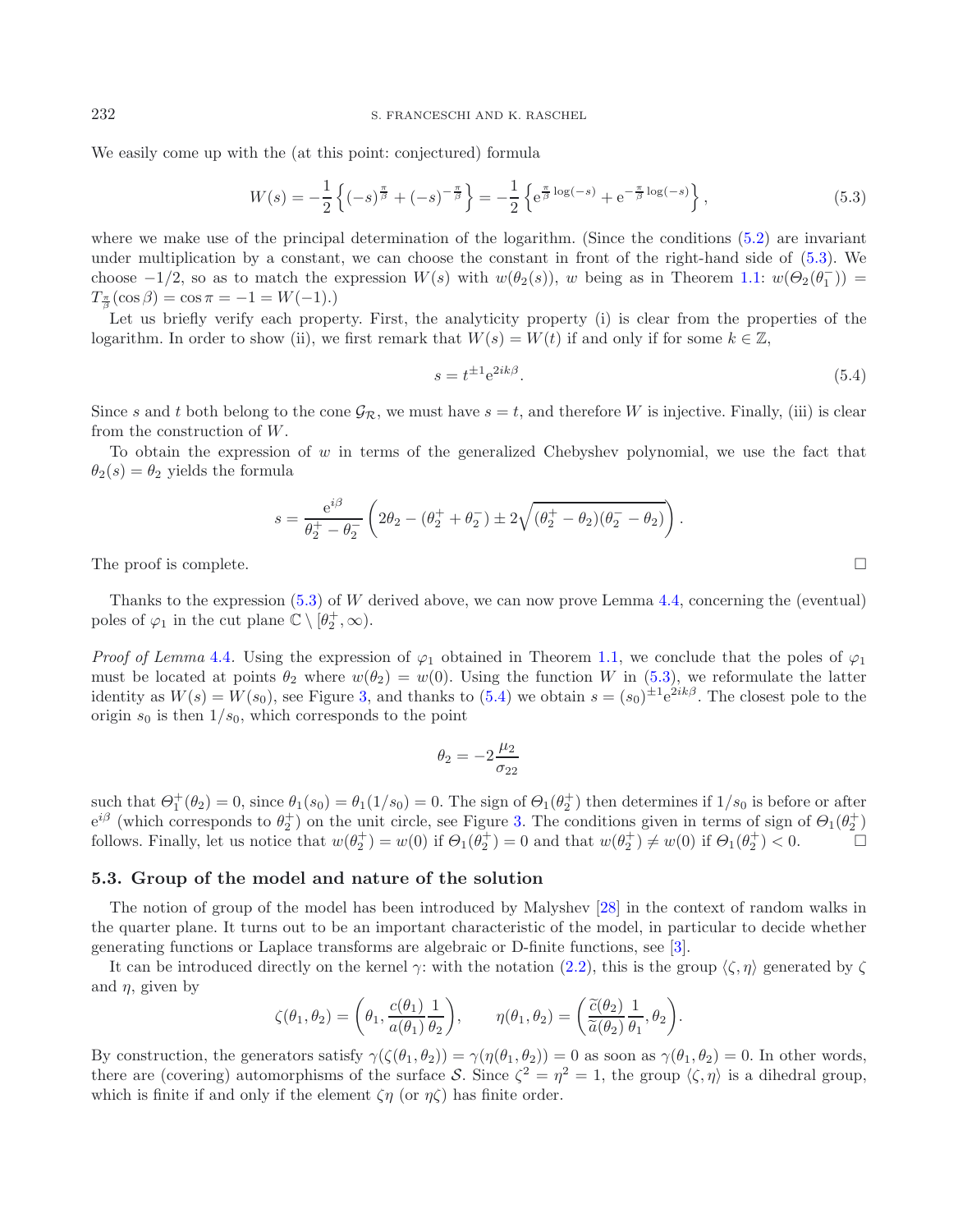<span id="page-13-9"></span>With the above definition, it is not clear how to see if the group is finite, nor to see if this has any implication on the problem. In fact, we have:

**Proposition 5.1.** *The group*  $\langle \zeta, \eta \rangle$  *is finite if and only if*  $\pi/\beta \in \mathbb{Q}$ *.* 

The proof of Proposition [5.1](#page-13-9) is simple, once the elements  $\zeta$  and  $\eta$  have been reformulated on the sphere S:

<span id="page-13-11"></span><span id="page-13-10"></span>
$$
\zeta(s) = \frac{1}{s}, \qquad \eta(s) = \frac{e^{2i\beta}}{s}.
$$

These transformations leave invariant  $\theta_1(s)$  and  $\theta_2(s)$ , respectively, see [\(5.1\)](#page-10-5). In particular, we have the following result (consequence of the Lemma [5.3\)](#page-13-10), which connects the nature of the solution of the BVP to the finiteness of the group. Such a result holds for discrete walks, see [\[2](#page-13-1), [3](#page-13-2)].

**Proposition 5.2.** *The solution*  $\varphi_1$  *given in Theorem* [1.1](#page-2-0) *is algebraic if and only if the group*  $\langle \zeta, \eta \rangle$  *is finite.* 

The proof of Proposition [5.2](#page-13-11) builds on the following elementary result:

**Lemma 5.3.** *Let*  $a \ge 0$ *. The generalized Chebyshev polynomial*  $T_a$  *is* 

- *rational if*  $a \in \mathbb{Z}$ ,
- *algebraic (and not polynomial) if*  $a \in \mathbb{Q} \setminus \mathbb{Z}$ ,
- *not algebraic if*  $a \in \mathbb{R} \setminus \mathbb{Q}$ .

However, even in the non-algebraic case, the Chebyshev polynomial  $T_a$  always satisfies a linear differential equation with coefficients in  $\mathbb{R}$ , since it can be written as the particular hypergeometric function  ${}_2F_1([-a, a], [1/2], 1-x)$ , where (with  $(A)_k = A(A + 1) \cdots (A + (k-1)))$ 

$$
{}_2F_1([A, B], [C], t) = \sum_{k=0}^{\infty} \frac{(A)_k (B)_k}{(C)_k} \frac{t^k}{n!}.
$$

*Acknowledgements.* We thank Mireille Bousquet-M´elou, Irina Kurkova and Marni Mishna for interesting discussions. We also thank an anonymous referee for her/his careful reading and her/his suggestions. Finally, we acknowledge support from the projet R´egion Centre-Val de Loire (France) MADACA and from Simon Fraser University, Burnaby, BC (Canada).

## **REFERENCES**

- <span id="page-13-0"></span>[1] F. Baccelli and G. Fayolle, Analysis of models reducible to a class of diffusion processes in the positive quarter plane. SIAM J. Appl. Math. **47** (1987) 1367–1385.
- <span id="page-13-1"></span>[2] O. Bernardi, M. Bousquet-Mélou and K. Raschel, Counting quadrant walks via Tutte's invariant method. In 28th International Conference on Formal Power Series and Algebraic Combinatorics (FPSAC 2016) (2016) 203–214.
- <span id="page-13-2"></span>[3] M. Bousquet-Mélou and M. Mishna, Walks with small steps in the quarter plane. In Algorithmic probability and combinatorics. Vol. 520 of Contemp. Math. Amer. Math. Soc. Providence, RI (2010) 1–39.
- <span id="page-13-3"></span>[4] K. Burdzy, Z.-Q. Chen, D. Marshall and K. Ramanan, Obliquely reflected Brownian motion in non-smooth planar domains. Ann. Probab. **45** (2017) 2971–3037.
- <span id="page-13-4"></span>[5] J. Dai, Steady-state analysis of reflected Brownian motions: Characterization, numerical methods and queueing applications. ProQuest LLC, Ann Arbor, MI. Ph.D. thesis, Stanford University (1990).
- <span id="page-13-6"></span>[6] J. Dai and A. Dieker, Nonnegativity of solutions to the basic adjoint relationship for some diffusion processes. Queueing Syst. **68** (2011) 295–303.
- <span id="page-13-7"></span>[7] J. Dai, S. Guettes and T. Kurtz, Characterization of the stationary distribution for a reflecting brownian motion in a convex polyhedron. Tech. Rep., Department of Mathematics, University of Wisconsin-Madison (2010).
- <span id="page-13-5"></span>[8] J. Dai and J. Harrison, Reflected Brownian motion in an orthant: numerical methods for steady-state analysis. Ann. Appl. Probab. **2** (1992) 65–86.
- <span id="page-13-8"></span>[9] J. Dai and T. Kurtz, Characterization of the stationary distribution for a semimartingale reflecting brownian motion in a convex polyhedron (1994).